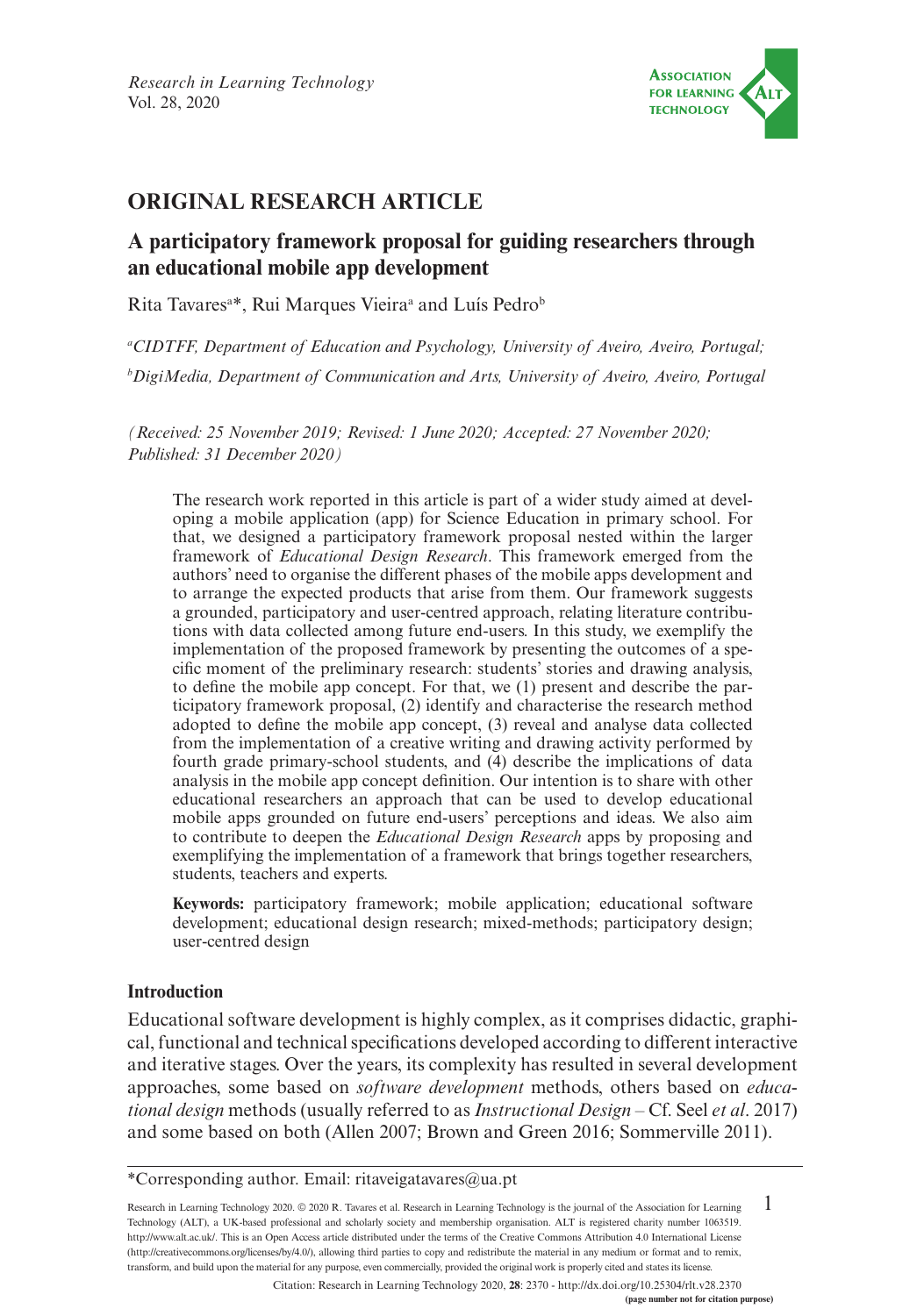Although *software development* and *educational design* methods are often intertwined or indistinctly used in the literature and websites related to educational software development, it is important to distinguish them. *Educational design* methods are systematic approaches to develop educational solutions (e.g. Massive open online courses), sustained by (1) learning theories/approaches; (2) students' learning needs analysis; (3) learning contents and/or environmental design, selection and/or development; and (4) implementation and evaluation of the educational solutions to measure their impact on and adequacy to the learning goals (University of Michigan 2003 referred to by Brown and Green 2016; Tchounikine 2011).

*Software development* methods predict educational design methods if we intend to develop educational software; however, their main focus includes the following technical procedures: graphical design, user experience definition, and programming and testing processes (Sommerville 2011). There are several *software development* methods: some more sequential, others more iterative, some predicting higher levels of future end-users' participation and others that do not predict any kind of collaboration at all (Cf. Beck 2000; Ben-Zahia and Jaluta 2014; Boehm and Turner 2003; Matković and Tumbas 2010; Munassar and Govardhan 2010; Office of Information Services 2008; Ruparelia and Hewlett-Packard Enterprise Services 2010; Sommerville 2011). Sommerville (2011) underlines that regardless of the adopted method, any software development process will always have to include four key stages: (1) *Specification* – definition of the software features and restrictions, (2) *Design and development* – production of the software according to the specifications, (3) *Validation* – software testing in order to validate its suitability to the users' needs and (4) *Evolution* – adjustments, corrections and/or changes to the software according to the users' needs.

The *educational design* methods are also diverse, some are more linear and others more iterative (Boyle 2002; Brown and Green 2016; Costa 2013; Hinostroza and Mellar 2001; Johnson and Henderson 2002; Tchounikine 2011). According to Chen (2011), there are currently more than 100 *educational design* methods, almost all based on the *Analysis*, *Design*, *Development*, *Implementation* and *Evaluation (ADDIE) model*. Brown and Green (2016) suggested that regardless of their specificities, all *educational design* methods include three key stages: (1) *Analysis* – needs' survey, determining the development of the educational solution and the design/definition of its requirements; (2) *Production* – design and development of the educational solution; and (3) *Evaluation* – implementation of the educational solution and evaluation of its suitability, according to the goals and/or its impact on the learning process.

Our proposal relates the four key stages of *software development* processes with the three key stages of *educational design* methods (see the *Participatory framework proposal* section). Furthermore, our proposal suggests a grounded approach, relating literature contributions with data collected from among experts and future end-users due to the choice of following a comprehensive approach (Plomp 2013). Regarding the future end-users' collaboration, our intention was to adopt a participatory and user-centred approach, since we as researchers 'know less about how the users interact with the solution and about how it effect their everyday practice, only the users themselves can provide this input' (Ørngreen 2015, p. 28). Thus, our proposal aims to contribute to a renewed understanding of how educational researchers can benefit from the involvement, among others, of the educational solutions' future end-users, namely, contributing to their ideas.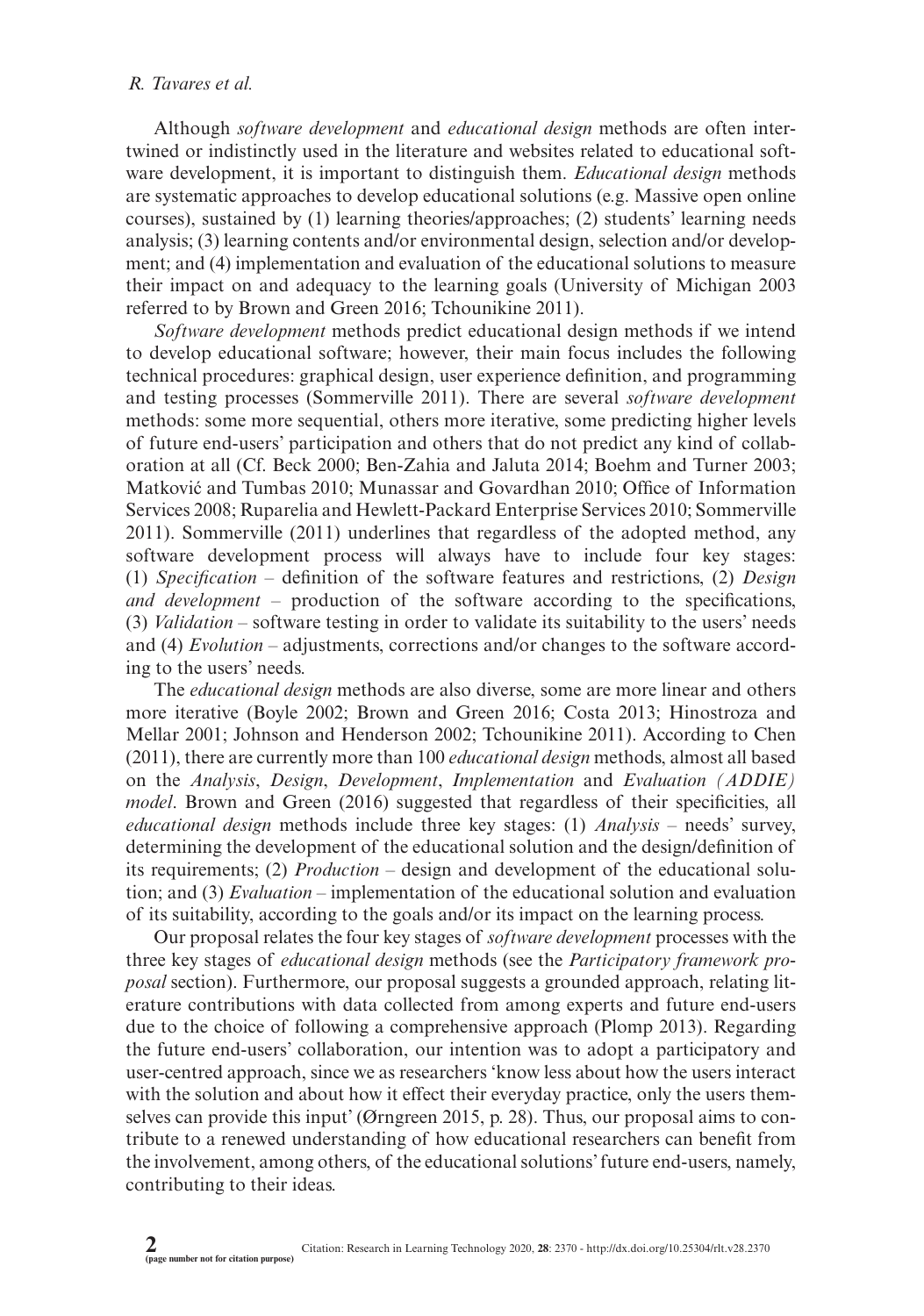The literature analysis revealed that there are few frameworks to support educational mobile applications (apps) development (Cf. Kucirkova 2017; Shing and Yuan 2016; Zydney and Warner 2016). According to Bodily, Leary and West (2019, p. 65), 'Tthere appeared to be a lack of recent scholarship on learning theories and design frameworks'. The authors also underline that studies are 'very technology-centric, and our field could benefit from a greater balance of papers studying theory and design frameworks' (Bodily, Leary, and West 2019, p. 78). In line with this, we also believe that *Educational* (*Design*) *Research* could benefit from studies relating to the theory and the design approach(es) that supports those frameworks. Our framework can represent a contribution, as it entails both approaches: *educational design* and *software development*.

Our contribution lies in the fact that the development of educational solutions should engage the end-users as much as possible. As *User Experience* designers have been doing all over the years (Hartson and Pyla 2019; Mirri, Roccetti, and Salomoni 2018; Norman 2013), we support the idea that educational researchers should find ways to actively involve the educational solutions' end-users (students, teachers, parents ...), instead of grounding educational solutions' approaches only in literature reviews or their research rationales. Arising from this, we also support the idea that educational researchers, developers and end-users must work together from the solution design concept to its deployment. This could represent an opportunity to enhance the solutions' development based on systematic processes of co-reflection and adjustments, according to the end-users' needs, expectations and ideas (Hartson and Pyla 2019; Mirri, Roccetti, and Salomoni 2018; Norman 2013). Furthermore, we support the idea that this co-design approach could represent an opportunity to develop and share new and grounded scientific knowledge.

Trying to contribute to this shift, our participatory framework proposal (although in a flexible way) helps to guide those who adopt it through the necessary phases and products for the development of an educational mobile app, contributing to extend the range of outputs of *Educational* (*Design*) *Research*. In the following sections, we (1) present and describe the participatory framework proposal, (2) identify and characterise the research method adopted to define the mobile app concept, (3) reveal and analyse data collected from the implementation of a creative writing and drawing activity performed by fourth grade primary-school students, (4) describe the implications of the data analysis in the mobile app concept definition and (5) present some final considerations.

#### **Participatory framework proposal**

As mentioned earlier, our participatory framework proposal aims to help other educational researchers to develop educational mobile apps grounded on future end-users' perceptions, ideas and needs (International Organization for Standardization 2010; Ritter, Baxter, and Churchill 2014). Because it is quite flexible and comprehensive, we believe that our framework proposal can also be used in the development of other technological educational solutions.

The proposal relates the four key stages of the *software development* process (Sommerville 2011) with the three key stages of the *educational design* methods (Brown and Green 2016). In order to better understand their relationship, we matched both (see Table 1). With that, we were able to overview the implications of each phase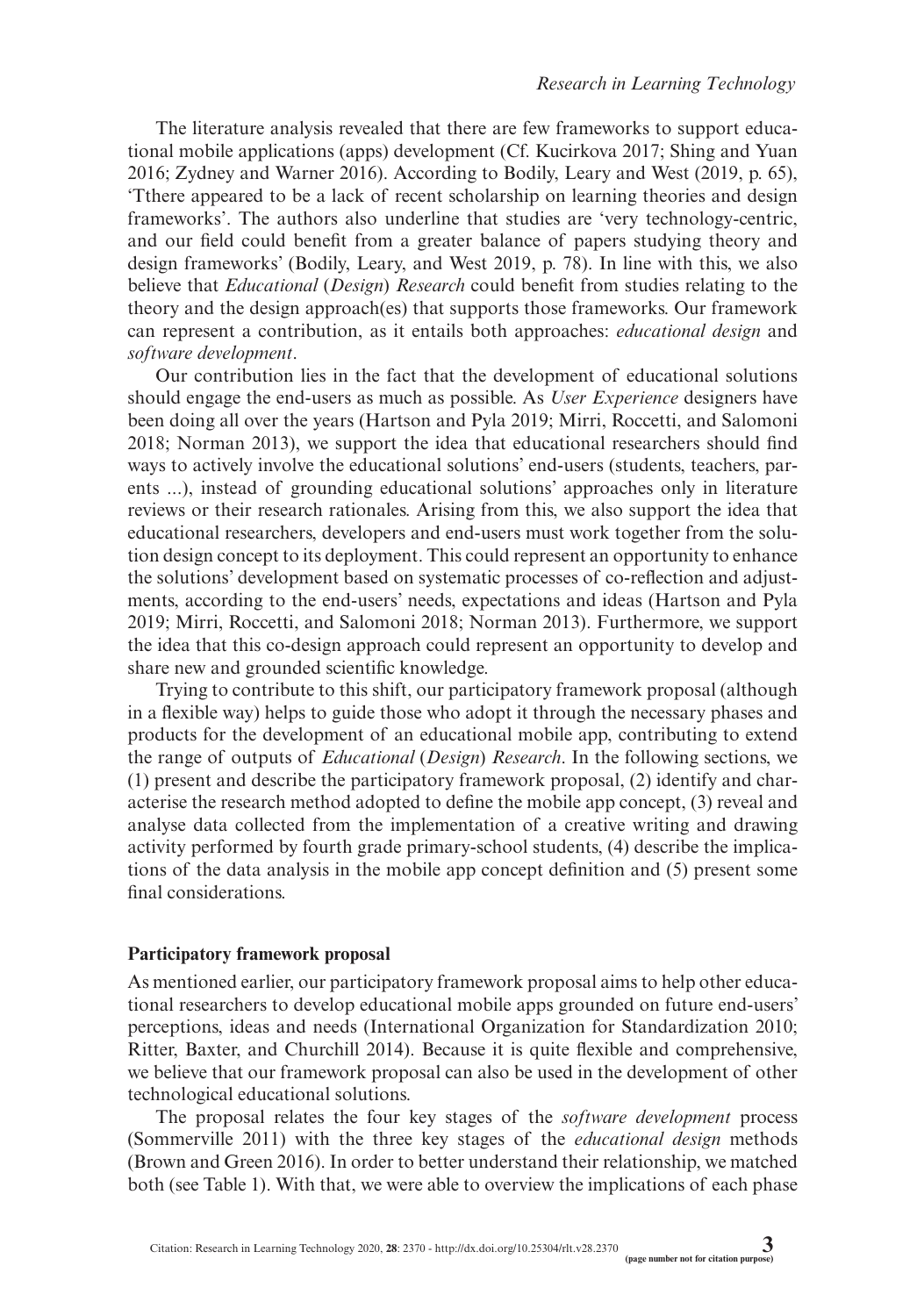|                                     | <b>Educational Design Methods</b><br>Key stages |                                                                                |                                                                                                           |                                                                                                             |
|-------------------------------------|-------------------------------------------------|--------------------------------------------------------------------------------|-----------------------------------------------------------------------------------------------------------|-------------------------------------------------------------------------------------------------------------|
|                                     |                                                 | Analysis                                                                       | Production                                                                                                | Evaluation                                                                                                  |
|                                     | Specification                                   | Needs survey and<br>definition of the<br>software features<br>and restrictions |                                                                                                           |                                                                                                             |
| <b>Software Development Process</b> | Design and<br>development                       |                                                                                | Design and<br>development/<br>production of the<br>software according<br>to the defined<br>specifications |                                                                                                             |
|                                     | <b>Validation</b>                               |                                                                                |                                                                                                           | Implementation,<br>testing and<br>evaluation in order to<br>validate its suitability<br>to the users' needs |
|                                     | <b>Evaluation</b>                               |                                                                                |                                                                                                           | Adjustments,<br>corrections and/<br>or changes to the<br>software according to<br>the users' needs          |

Table 1. Match between the key stages of software development process and educational design methods.

in our mobile app development and, by doing so, were able to define our educational design (research) approach (see also the *Methods* section).

To develop our mobile app, we adopted a participatory approach (also mentioned in the literature as co-design) (Hartson and Pyla 2019). For that, we defined several interactions and iterations with different participants, namely, students, teachers and experts from different knowledge fields. Nowadays, end-users' (and other stakeholders') participation within technological solutions design is broadly accepted and implemented (Hamzah 2018; Hartson and Pyla 2019; Mirri, Roccetti, and Salomoni 2018; Robertson and Simonsen 2012). As Simonsen and Hertzum (2012, p. 10) suggested, participatory design 'has a lot to offer', for instance, by helping educational researchers and developers to clarify needs and goals, define suitable learning approaches and design learning environments tailored to the students' needs. In our study, future end-users' participation was crucial, namely, in the mobile app concept definition through the students' stories and drawing analysis (see *Results and discussion*).

As our participatory framework proposal is nested within the *Educational Design Research*, we briefly clarify it. *Educational Design Research* is a comprehensive approach that considers all phases and processes of the development of an educational solution as a whole, combining different research techniques and participants (Plomp 2013). According to Barab and Squire (2004, p. 1), this approach is focused on the development of 'technological tools, curriculum, and especially theory that can be used to understand and support learning', such as 'design principles or guidelines derived empirically and richly described, which can be implemented by others interested in studying similar settings and concerns' (Amiel and Reeves 2008, p. 35).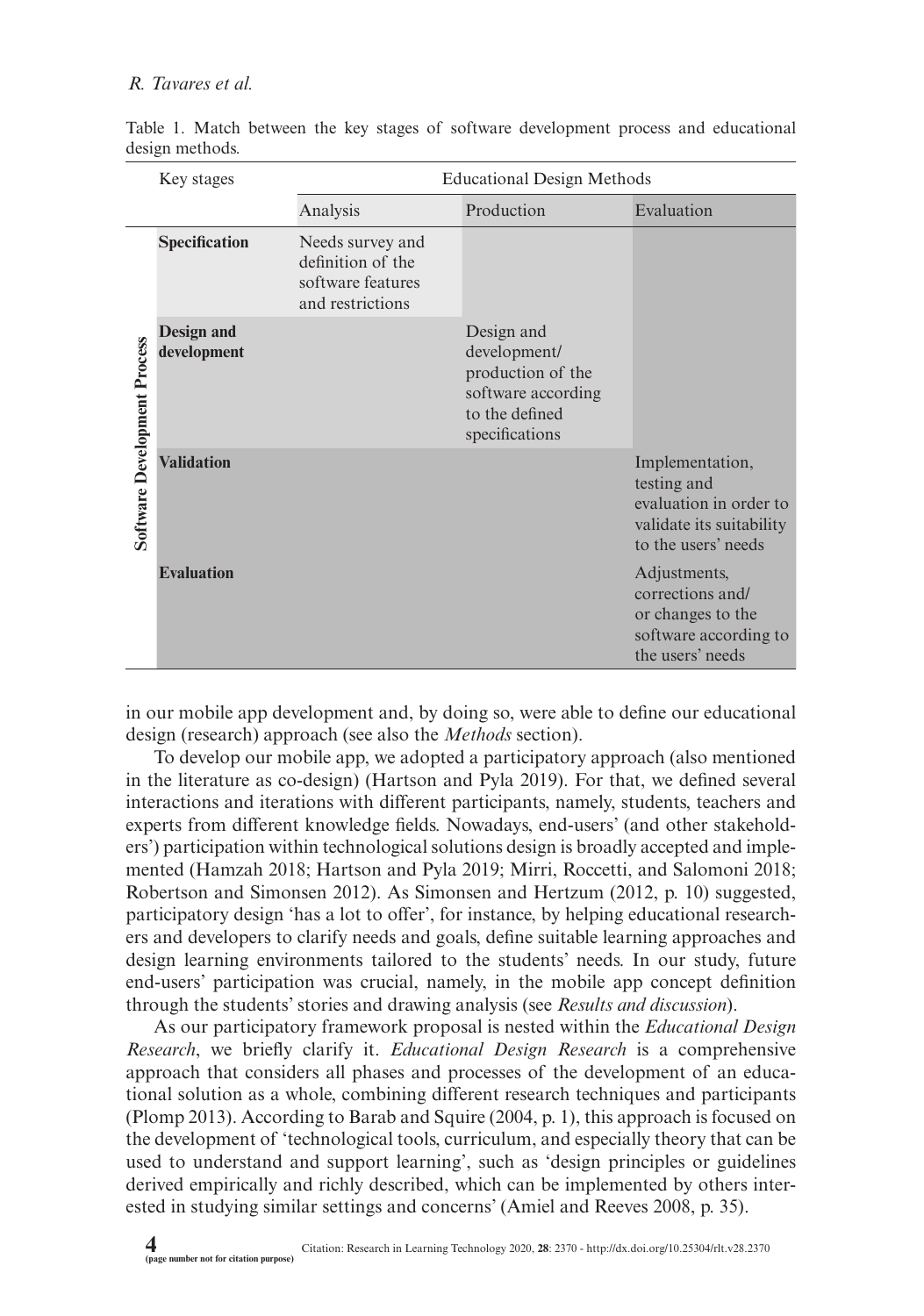By focusing on the design and the development of the educational solution for future end-users' needs, *Educational Design Research* can be a user-centred design approach (Keates, Trewin, and Elliott 2006; Mirri, Roccetti, and Salomoni 2018). By 'letting the users actively contribute to the design and to the content development process' (Mirri, Roccetti, and Salomoni 2018, p. 2), *Educational Design Research* can also be a participatory approach. In our study, we adopt both approaches: usercentred and participatory design. The first one by developing the mobile app according to the future end-users' needs – in our study, the students as primary end-users using the mobile app and the teachers as secondary end-users by supporting its usage (see *Results and discussion*). The participatory design approach is reflected by predicting the future end-users' participation in different phases of the mobile app development.

According to Majgaard, Misfeldt, and Nielsen (2011), students and teachers' participation in our study aims to improve (1) the innovative nature of the proposed educational solution, and (2) the usability, effectiveness and relevance of our mobile app. This attempt aims to ground our research in reliable and transferable principles of educational design, thus, contributing to bringing educational research closer to the classroom practices, as well as to influence 'policy making and strategic school decisions' (Reimann 2011, p. 46). For that, we adopted the four main processes of *user-centred software development*, relating them with the three main phases of *Educational Design Research*. This relationship is presented in Table 2. Besides this relationship, Table 2 illustrates the systematic characteristics of *Educational Design Research*, overlapping it with a well-known educational design method: the *ADDIE model* (Anderson and Shattuck 2012; de Villiers and Harpur 2013; McKenney and Reeves 2013; Plomp 2013; Reimann 2011; The Design-Based Research Collective 2003; Wang and Hannafin 2005).

| Educational Design Research main phases<br>(Plomp, 2013)                                                                                                                                                                                        | User-Centered Software Development<br>main processes (International Organization<br>for Standardization, 2010)                                                    |
|-------------------------------------------------------------------------------------------------------------------------------------------------------------------------------------------------------------------------------------------------|-------------------------------------------------------------------------------------------------------------------------------------------------------------------|
| <b>Preliminary research</b>                                                                                                                                                                                                                     |                                                                                                                                                                   |
| Needs and context analysis, alongside the<br>design of the conceptual framework(s) based<br>on the literature review                                                                                                                            | $\rightarrow$ Understand, analyse and specify the<br>context of use<br>$\rightarrow$ Specify user requirements (e.g., target<br>audience, characteristics, needs) |
| <b>Prototyping phase</b><br>Guidelines definition for the design of the<br>educational solution and development and<br>improvement of prototypes through iterative<br>and interactive processes of design, formative<br>evaluation and revision | $\rightarrow$ Design and develop (e.g., guidelines,<br>frameworks, prototypes)                                                                                    |
| <b>Assessment phase</b><br>Implement and evaluate the impact of<br>the educational solution next to the target<br>audience, if they really want to use it, and if<br>the educational solution meets the proposed                                | $\rightarrow$ Evaluate the design and development<br>according to the proposed and to the users'<br>perspective                                                   |

Table 2. Relationship between educational design research main phases and user-centred software development main processes.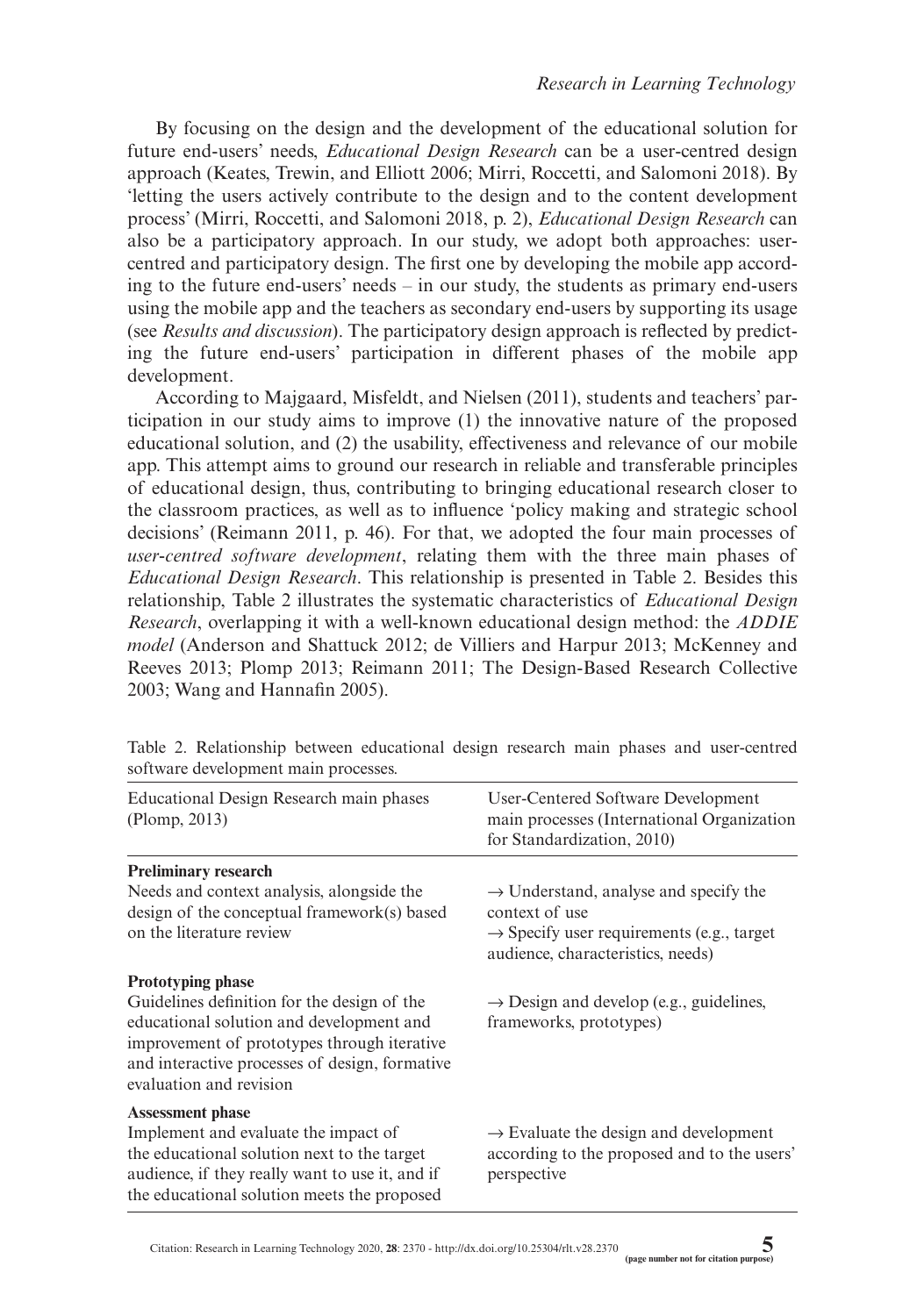de Villiers and Harpur (2013, p. 256) propose a 'Generic Model of Design-Based Research Process within a Context', representing:

- 1. the starting point for the approach the problem and the need for innovation;
- 2. the phases and the processes that arise from the problem, according to the *ADDIE model* and influenced by the collaboration of the different participants and the context itself;
- 3. the research products, according to the *Educational Design Research* approach – practical solutions and theoretical contributions;
- 4. the importance of synergies (which should result) between practice and theory, and between *educational design* and research.

The integration of the *ADDIE model* in the *Educational Design Research* approach is related to the fact that the researcher repeats as many times as necessary each phase and/or process to reach the 'ideal' educational solution (Plomp 2013). Despite its classification, *ADDIE* is not a specific model, but rather an illustration of the common conceptual components shared among many methods of educational design: *Analysis*, *Design*, *Development*, *Implementation*, *Evaluation* and, more recently, *Revision* (Bichelmeyer 2005; Branch and Kopcha 2014; Brown and Green 2016; Molenda 2003). The last two components aim at a continuous, formative and integrated evaluation and revision of the developments carried out, allowing the researcher to go back to each stage whenever desirable and/or necessary in order to correct, adjust, improve and/or implement new integrations.

Focusing on the development of an educational mobile app, in the *Analysis* phase, among other aspects, one proposes that the researcher (1) defines the problem and the need for innovation (e.g. low availability of Science Education mobile apps), (2) analyses and specifies user requirements (e.g. target audience) and (3) defines the mobile app concept (e.g. the app characters and the graphic environments).

In the *Design* phase, the researcher deepens and defines aspects, such as (1) the topic to be approached in the educational mobile app (e.g. human body), (2) the learning goal(s) (e.g. identify some common human body parts), (3) the digital educational contents to be integrated and developed (e.g. animations, games and simulations) and (4) the assessment tools and strategies (e.g. quizzes). These aspects are related to the educational app didactic specifications. It is also in the *Design* phase that the aspects related to the graphical, functional and technical specifications of an educational mobile app are defined.

In the *Development* phase, one proposes the production and validation of the aspects defined in the *Design* phase (e.g. prototype development), identifying possible changes and/or improvements to the development of the final mobile app version. Thus, in the *Implementation* phase, the prototype of the educational app is tested and, finally, the final version is made available to the end-users.

Transversely and iteratively, in the *Evaluation* phase, we propose that the researcher, using different criteria and strategies, evaluates the mobile app design, development and implementation processes (e.g. questionnaire and focus group). Regarding the *Revision* phase, one proposes a continuous analysis of the adequacy of the issues defined and/or developed, allowing the researcher to improve or redefine them (e.g. the mobile app concept, its specifications and the developed prototype). The revisions can occur in a sequential or non-sequential way. For instance, in the *Development*  phase, the researcher can identify new aspects related to the specifications defined in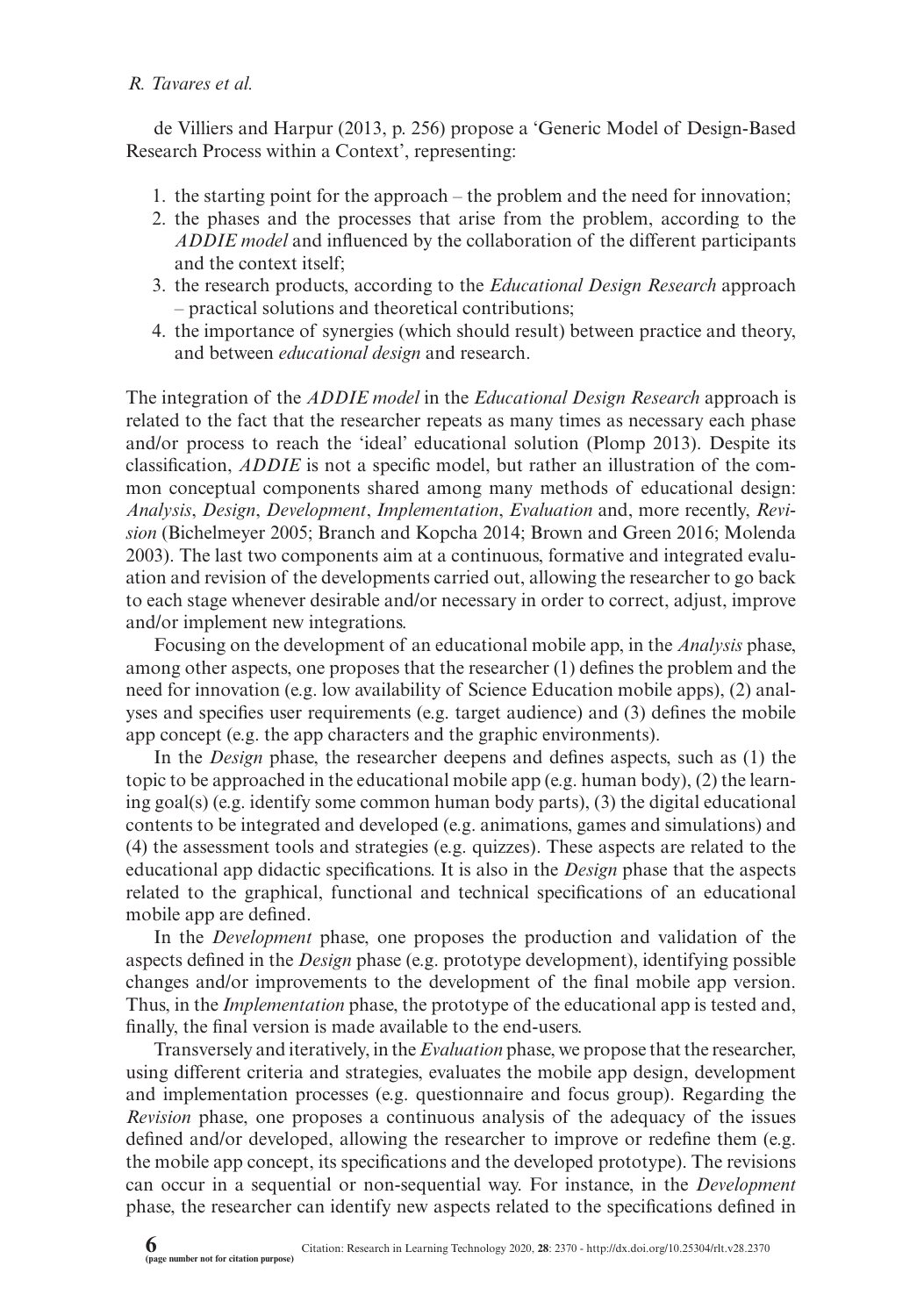the *Design* phase, returning to this phase to redefine those aspects and then advance with the *Development* again (McKenney and Reeves 2012, 2015; Plomp 2013).

From the exposed, regarding the integration of the *ADDIE model* in the *Educational Design Research* approach, one proposes that in the *Preliminary research,* the researcher integrates *Analysis* and *Design* components aiming at the *Mobile App Delimitation* (see Figure 1). In this phase, we suggest two kinds of deliverables: guidelines and frameworks, to support the mobile app design. As guidelines, we propose the development of the *Preliminary draft* (Costa 2013), organising and detailing the following aspects: (1) the mobile app target, (2) the topic to be approached in the mobile app, (3) the mobile app learning approach, (4) the digital educational contents that the mobile app must integrate, (5) the learning management components that the mobile app must predict and (6) the mobile app concept.

Frameworks can be part of the *Preliminary draft* or related to it. For instance, in our project, one of the developed frameworks in this phase was the mobile app learning approach, as we proposed an authorship framework relating to the *Universal Design for Learning* principles, the *Enquiry-Based Science Education* and the *BSCS 5E's* (cf. Tavares, Vieira, and Pedro 2017). However, the researcher can adopt an existing one (e.g. game-based learning and project-based learning). Using again our project as an example, another framework developed related to the *Preliminary draft* was the *Relational structure of the conceptual Educational Data Mining framework for Science Education*, a particular framework of our project that derives from the integration of the learning management components in the mobile app and that defines how these components influence or promote the students' scientific competencies development and self-regulated learning by exploring the app (Tavares, Vieira, and Pedro 2017).

According to the participatory and user-centred approaches adopted in the *Preliminary research,* one proposes students, teachers and experts' participation in the mobile app delimitation. For instance, in our project, students' participation occurred through the implementation of a creative writing and drawing activity, which allowed us to define the mobile app concept (the specific moment of the *Preliminary Research* detailed in this article – see *Results and discussion*). Teachers' participation emerged from the implementation of a questionnaire, helping us to define, among others, the target audience, the topic to be approached in the mobile app and to validate the learning approach proposal. Experts' participation was requested to validate, for instance, the creative writing and drawing activity, the questionnaire and the *Relational structure of the conceptual Educational Data Mining framework for Science Education*.

In the *Prototyping phase*, we suggest that the researcher integrates *Design* and *Development* components, aiming at the *Mobile App specification* (see Figure 1). In this phase, we also suggest guidelines and frameworks as deliverables to support the mobile app development. As guidelines, we propose the development of the *Authoring guide* (Costa 2013), detailing the mobile app's *didactic, graphical*, *functional* and *technical specifications*. As a result of the *didactic specifications*, one proposes the development of the digital educational content, *Scripts* and *Storyboards*. If the researcher does not have the skills to define the *technical specifications*, these can be defined by a developer.

Frameworks can also be part of the guidelines or related to it. As frameworks, in this phase, one proposes the development of the mobile app's *Educational Data Mining conceptual framework for Science Education*, another particular framework of our project that derives from the *Relational structure of the conceptual Educational*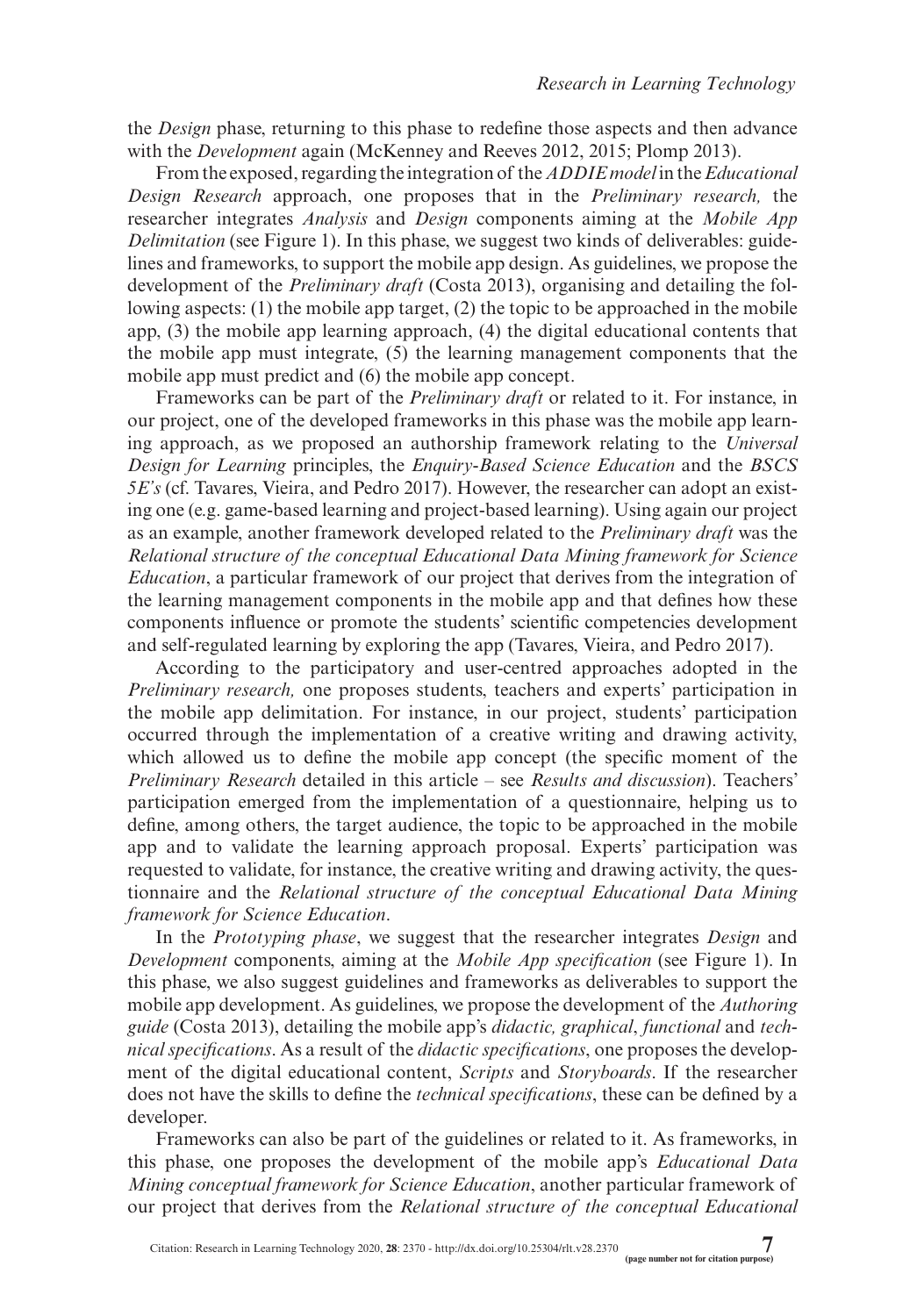

Figure 1. Participatory framework proposal for guiding researchers through an educational mobile app development. Figure 1. Participatory framework proposal for guiding researchers through an educational mobile app development.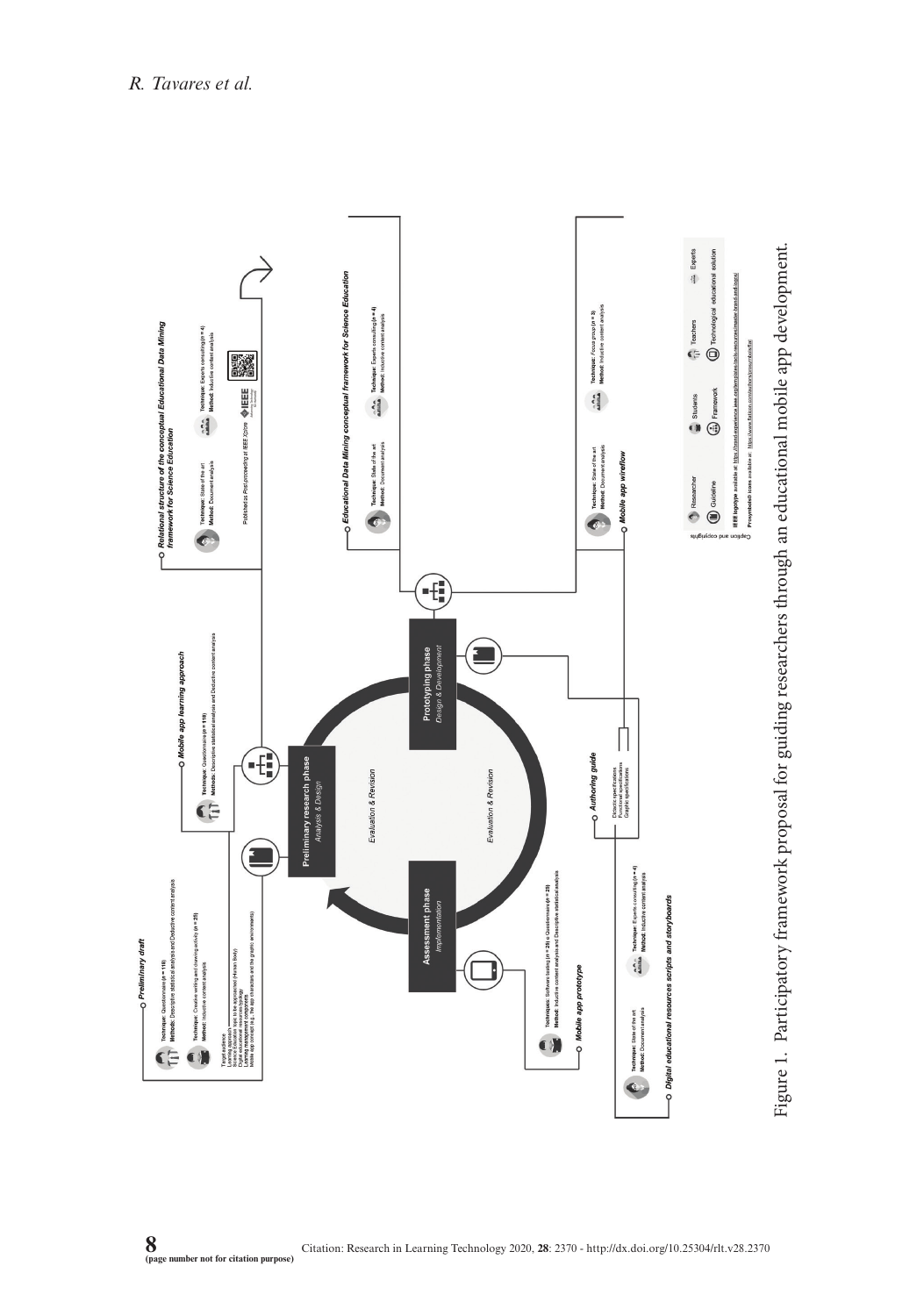*Data Mining framework for Science Education*. In this phase, we also suggest the development of the mobile app *Wireflows* (Laubheimer 2016) based on *graphical and functional specifications*, and the mobile app prototype.

For instance, in our project, from a focus group session implementation with *User Experience* experts, we developed the mobile app *Wireflows* based on the experts' *Sketches*. In this regard, in the *Prototyping phase,* we propose the experts' participation, although we believe that this phase can also benefit from the contribution of students and teachers, according to the researcher's options and/or needs. In the *Prototyping phase,* we also requested the experts' participation to validate the mobile app *didactic specifications*, the *Scripts* and the *Storyboards*. We also requested the experts' participation to validate the *graphical* and *functional specifications*, and the *Educational Data Mining conceptual framework for Science Education*, detailed through 11 graphical algorithms (e.g. Graphic algorithm 1: General app algorithm; Graphic algorithm 9: Data mining algorithm for the development of scientific competencies).

In the *Assessment phase,* one proposes that the researcher integrates the *Implementation* component in order to make the prototype available to the future end-users and its validation (see Figure 1). In this phase, as deliverable, we suggest the mobile app's final version. In this phase, we propose the end-user's participation, for instance, to test the mobile app prototype and to evaluate it through a questionnaire related to the task, in order to validate its suitability, according to the proposed and to the end-user's perspective.

Transversely and iteratively to all phases, we propose the integration of the *Revision* and *Evaluation* components, aiming at (1) a continuous analysis of the adequacy of the defined and/or developed in each phase, (2) the improvement or redefinition of the app's specifications and/or developments, and (3) the evaluation of the mobile app design, development and implementation processes.

The purpose of our participatory framework proposal is to help educational researchers to organise the definition, management and implementation of the different phases and tasks of the complex of designing and developing an educational mobile app. It also aims to help educational researchers to develop an educational mobile app grounded on future end-users' perceptions, ideas and needs, contributing to deepen the *Educational Design Research* app, in particular by proposing a framework that brings together researchers, students, teachers and experts. This collaborative development of educational mobile apps could become a new means for improving the range of outputs of *Educational* (*Design*) *Research*, as well as for facilitating the development of future educational mobile apps in both academia and industrial contexts.

In the following sections, we exemplify the implementation of our framework by revealing, analysing and discussing data collected from the implementation of the creative writing and drawing activity performed by the students. For that, we present the research method adopted and describe the implications of the data analysis in the mobile app concept definition.

### **Method**

As mentioned above, in order to develop our project we adopted the *Educational Design Research* approach, integrating the *ADDIE model* components in the three phases (Anderson and Shattuck 2012; de Villiers and Harpur 2013; McKenney and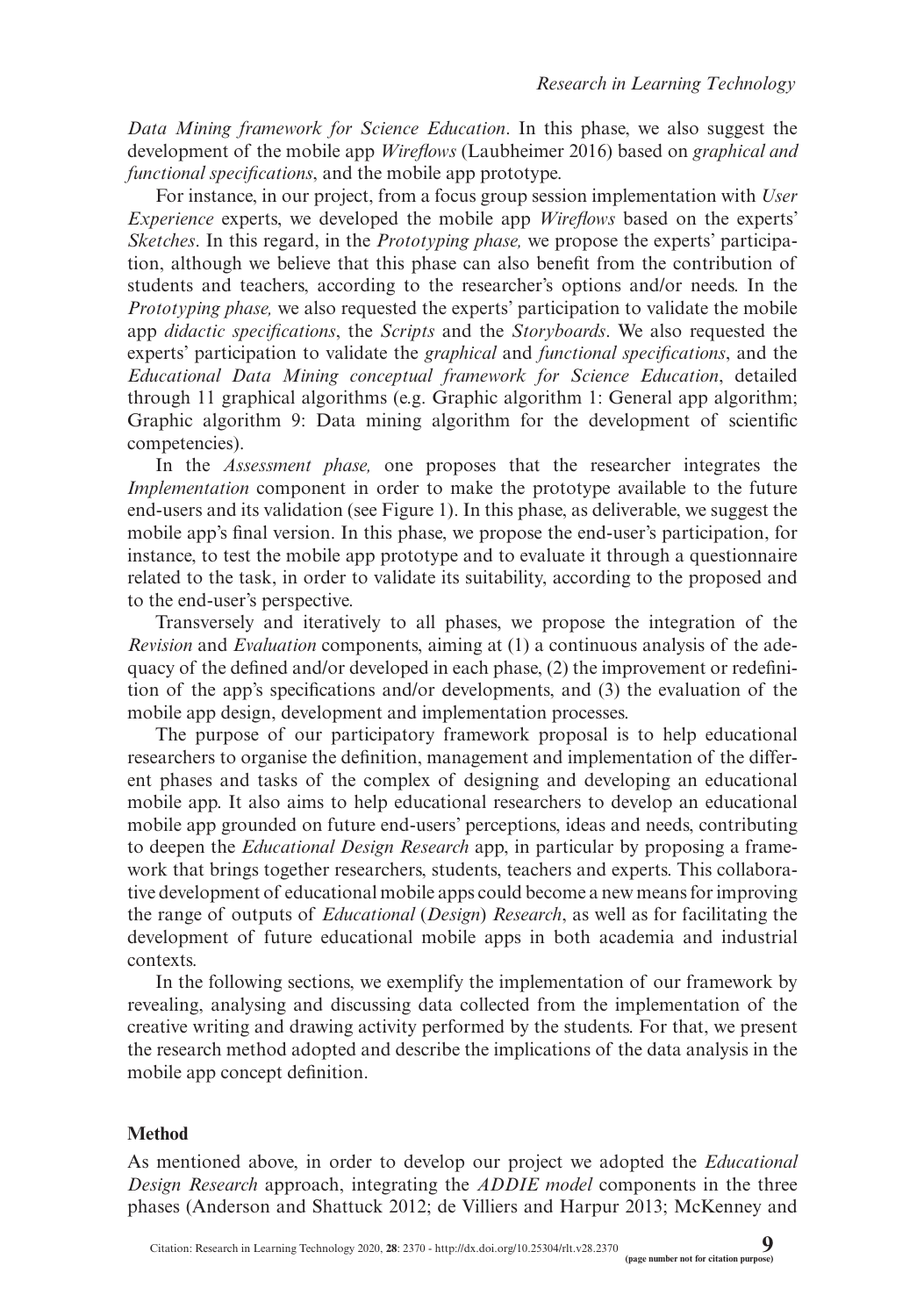Reeves 2013; Plomp 2013; Reimann 2011; The Design-Based Research Collective 2003; Wang and Hannafin 2005). In this article, we detail a specific moment of the *Preliminary Research*: the implementation of the creative writing and drawing activity performed by fourth grade primary-school students.

Deriving from the proposed framework, participatory and user-centred, by asking the end-users' participation we were able to define the mobile app concept according to their perceptions and ideas. For that, we implemented the creative writing and drawing activity performed by students according to the following correlated moments:

- 1. *Design and validation*: The first author of this study has professional experience as a primary-school teacher, having taught from 2005 to 2010 in several public Portuguese schools. Given her experience in the area, she designed the activity. In order to ensure the scientific and pedagogical accuracy of the proposed activity, it was analysed and validated by two experts.
- 2. *Implementation and data collection*: The activity was carried out in a school setting, with students being enrolled in a fourth grade class (*n* = 25). All students performed the creative writing and drawing activity that is proposed, and all students' stories and drawings were considered valid for our study.
- 3. *Data analysis*: We performed content analysis on the students' stories and drawings.

# *Participants*

The *University of Aveiro*, namely, the *Department of Education and Psychology* through the *Research Centre on Didactics and Technology in the Education of Trainers*, is one of the most prestigious Portuguese institutions in (ongoing) teacher training activities, working in this area since the academic year 1977–1978 (University of Aveiro 2019). This University has a long tradition in the establishment of partnerships and implementation of research projects in primary and secondary schools located in the Aveiro region.

In order to implement the creative writing and drawing activity, the authors requested the collaboration of one of the partner schools, that is, the collaboration of the fourth grade class ( $n = 25$ ). The participation of this particular grade students was related to the delimitation of the mobile app's target audience, defined in the previous moment of the *Preliminary Research* through the implementation of a questionnaire to primary-school teachers (see the *Participatory framework proposal*). Among others, from the data analysis of the teachers' answers, we could deduce the target audience (fourth grade primary-school students  $-8-9$  years of age) and the topic to be approached in the mobile app (*Human Body*).

## *Data collection*

The activity included two correlated tasks: firstly, students should write an original story (maximum 20 lines) and, in the second task, illustrate that story. The activity was performed in a school setting and was implemented as a regular classroom activity, with no previous enquiry, without orientation related to the tasks to be performed and without the researchers' presence. This implied that the students would carry out the proposed tasks autonomously and completely free of any pre-conceptions.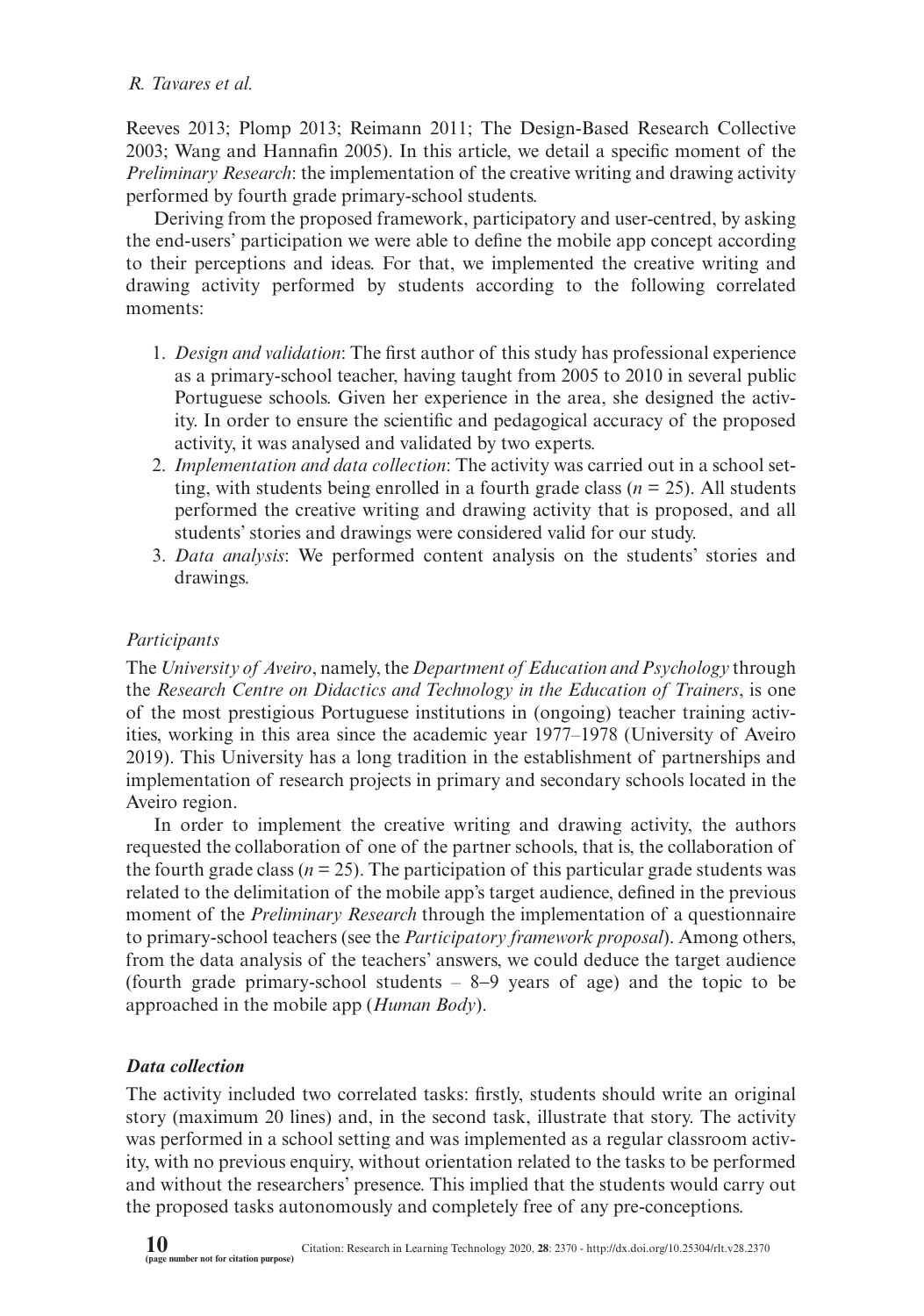For the first task, the authors defined a set of words related to the *Human Body* topic. As mentioned above, this thematic area was defined in the previous moment of the *Preliminary Research* from data analysis of the teachers' answers to a questionnaire (*n* = 118): *Primary-school teachers' conceptions about their knowledge and their educational practices in Science Education using digital educational resources* (Tavares, Vieira, and Pedro 2019b). The instrument was implemented using the *University of Aveiro Questionnaires* platform*.* To assure the internal consistency and reliability of the questionnaire, we applied a pilot version of the instrument to 17 primary-school teachers, which allowed us to validate the instrument ( $\alpha = 0.86$ ,  $r = 0.63$ ,  $p < 0.01$ ). The final version of the instrument  $(a = 0.87, r = 0.71, p < 0.01)$  was implemented in 228 primary-school teachers, of which we considered 118 answers complete and valid for our study (Anastasi 1976; Guilford and Fruchter 1973; Nunnaly and Bernstein 1994). The instrument comprised nine questions (Q) of which, to define the mobile app's thematic area, we analysed two:

- − In Q7, from the presented list, we gather one or more topics that teachers frequently explore with their students. Select one or more options (Fluid fluctuation; Dissolution in liquids; Seeds, germination and growth; Light, shadows and images; Electrical circuits, batteries and lamps; Changes of state; Sustainability on Earth; and Human Body);
- − In Q8, from the presented list, we gather the 2 topics that teachers considered most easily approached using digital educational resources (Fluid fluctuation; Dissolution in liquids; Seeds, germination and growth; Light, shadows and images; Electrical circuits, batteries and lamps; Changes of state; Sustainability on Earth; and Human Body).

These questions emerged from the adaptation of the *Experimental Science Education Collection* contents (Martins *et al*. 2007) in animations, games, simulations, quizzes and information areas (the digital educational contents integrated in the mobile app  $-$  (Cf. Tavares, Vieira, and Pedro 2017). This collection has eight manuscripts related to the topics presented in Q7 and Q8.

The set of words was also related to the topics, *Healthy Eating* and *Physical Activity*, intervention areas that constitute two of the 11 ongoing 'Priority Health Programs' articulated with the Portuguese 'National Health Plan': 'The Portuguese National Programme for the Promotion of Healthy Eating' and 'The Portuguese Program for the Promotion of Physical Activity' (Directorate-General of Health of Portugal 2017). The authors chose to work on these two topics as it is estimated that 29% of the boys and 32% of the girls between the ages of 6 and 9 years are overweight, and 12% and 11%, respectively, are obese (World Health Organization 2018). According to Rito, Silva, and Breda (2016, p. 46), this problem 'is mainly attributed to unbalanced diets associated to lack of physical activity'. For these reasons, we chose to relate the *Healthy Eating* and *Physical Activity* topics to the *Human Body* thematic area, defining the following set of words for the activity: *human body, agriculture, biological, sustainable, eat, cook, food, balanced, healthy, rules, physical activity and physical exercise*.

In the second task, the authors proposed to the students to illustrate their original stories. To avoid bias in data collection, we chose not to ask them to draw any specific element, such as the story character(s), the environment where it occurred or both.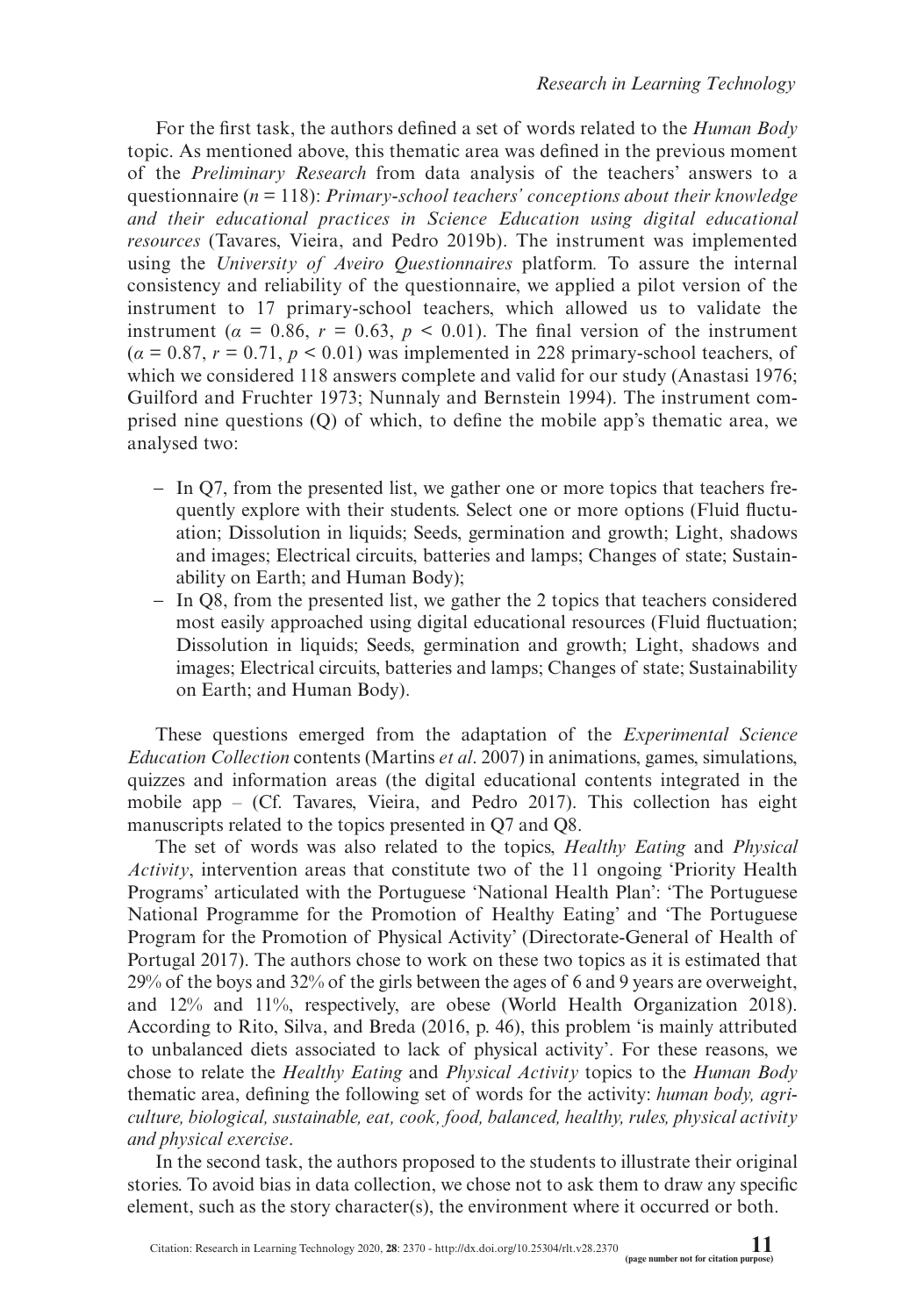All the 25 class students performed the creative writing and drawing activity that is proposed, and all data collected were considered valid to our study (25 written productions and 25 graphic productions), helping us to define the mobile app concept.

All the study phases and moments were implemented in Portugal, where the authors developed their research. Therefore, the original data are only available in Portuguese (Tavares, Vieira, and Pedro 2019a).

### **Results and discussion**

Content analysis was performed to deduce and validate the following information related to the mobile app concept and to its digital educational contents:

- 1. the possible approaches to the *Human Body* topic;
- 2. the subtopics to focus on the digital educational contents (animations, games, simulations, quizzes and information areas);
- 3. the main characters;
- 4. the possible graphic environments.

For this, we adopted an inductive conceptual analysis approach, determining the existence and frequency of concepts related to the above information in the students' stories and drawings (Creswell and Creswell 2018; Mayring 2000; Richardson 2003). The analysis of the written and graphic productions was conducted without the adoption of any theoretical frameworks. As a result, the content analysis categories and subcategories were defined as the data were analysed (Denzin and Lincoln 2003; Richardson 2003). In this view, we 'remain open to new ways of seeing and understanding' data, and thus, finding new approaches and expanding our ideas on how to define the mobile app concept (Thorne 2014, p. 109).

Content analysis was performed using *webQDA*®, a qualitative computer data analysis programme. Firstly, we transcribed and anonymised the written productions assigning an identity (ID) to each one, generating individual portable document format files (.pdf). Secondly, we scanned the graphic productions and anonymised them by assigning the written productions corresponding ID, generating individual portable network graphics files (.png). These files were uploaded to the adopted software and assembled in a single project.

In order to organise the data, the sources were coded according to the classifications: *written Productions* and *graphic Productions*. Then, we proceeded with a first read of the written productions (Creswell and Creswell 2018). From this initial reading, we defined the *Topic approach* attribute (related to the possible approaches to the *Human Body* topic) and the following five values: *Everyday life, Right/Wrong, Before/ After, Challenge* and *Physical Activity*. Each written production was coded according to one value – see Table 3. With this first sources classification, we could deduce (1) the possible approaches to the *Human Body* topic: descriptions related to daily situations (*Everyday life* – 11 references) and describing right and wrong attitudes related to the human body (*Right/Wrong* – 7 references).

To validate and define (2) the subtopics to focus on the mobile app's digital educational contents, (3) the main characters and (4) the possible graphical environments, we analysed the written and graphic productions. This analysis resulted in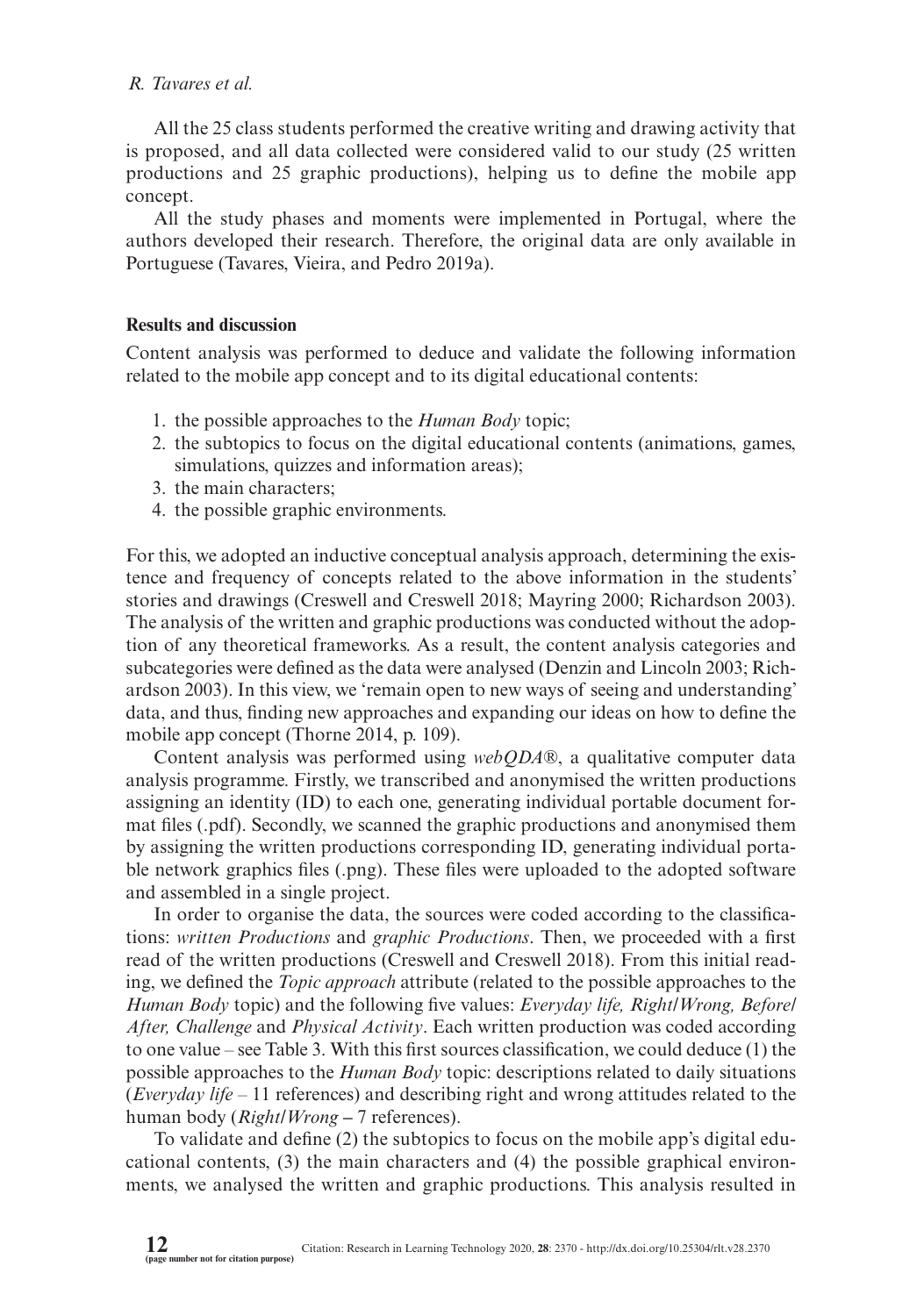| Sources                | Attribute                                                                | Values                                                                                                 | References     | ID                                                                     |
|------------------------|--------------------------------------------------------------------------|--------------------------------------------------------------------------------------------------------|----------------|------------------------------------------------------------------------|
| Written<br>productions | Topic approach<br>Written elements<br>that describe the<br>approaches to | <b>Everyday life</b><br>Written productions<br>that describe everyday<br>life situations               | 11             | ID1; ID3; ID11;<br>ID14; ID16;<br>ID17; ID15; ID4;<br>ID24; ID25; ID18 |
|                        | the <i>Human Body</i><br>topic                                           | <b>Right/Wrong</b><br>Written productions<br>that describe right and<br>wrong attitudes                | $\overline{7}$ | ID9; ID10; ID8;<br>ID19; ID21;<br>$ID20$ ; $ID6$                       |
|                        |                                                                          | <b>Before/After</b><br>Written productions<br>describing conduct<br>changes                            | 5              | ID12; ID13;<br>ID22; ID2; ID5                                          |
|                        |                                                                          | <b>Challenge</b><br>Written productions<br>that set a challenge to<br>the character(s) of the<br>story | 1              | ID23                                                                   |
|                        |                                                                          | <b>Physical Activity</b><br>Written productions<br>describing physical<br>activity practice            | 1              | ID <sub>7</sub>                                                        |

*Table 3.* Sources coding: fourth grade primary-school students' written productions ( $n = 25$ )

the system of categories presented in Table 4. Our units of analysis included words, sentences and graphic elements, performing data frequency analysis (Leavy 2017; Prior 2014).

As each ID corresponds to two sources, to avoid duplication, the references related to the *Graphic analogy* were matched, identifying common elements between the written and graphic productions (grey references in Table 4). For the ID where the same references were identified, we only considered one. For instance, ID1 refers the word 'house' in the written production, and in the graphic production a house was drawn. In this case, we only considered one reference to the element 'house'. Only the references registered twice or more and common to both the types of production were considered.

The original references were translated into English regarding the present text coherence. Although some of the translated sentences had been subjected to small adjustments, semantic, idiomatic, cultural and conceptual equivalence were preserved.

In order to assure the adequacy of the inductive system of categories and the coded ID, we submitted clone versions of our project into a validation process, asking two experts to code 10% of our coded ID selected randomly. Then, we calculated the reliability (*r*) of the designed system of categories, according to the following equation (Amado

2014):  $r = \frac{Ta}{(Ta+Td)}$ , where *Ta* represents the total of agreements and *Td* the total of

disagreements between our coded ID and the expert ones. By applying this validation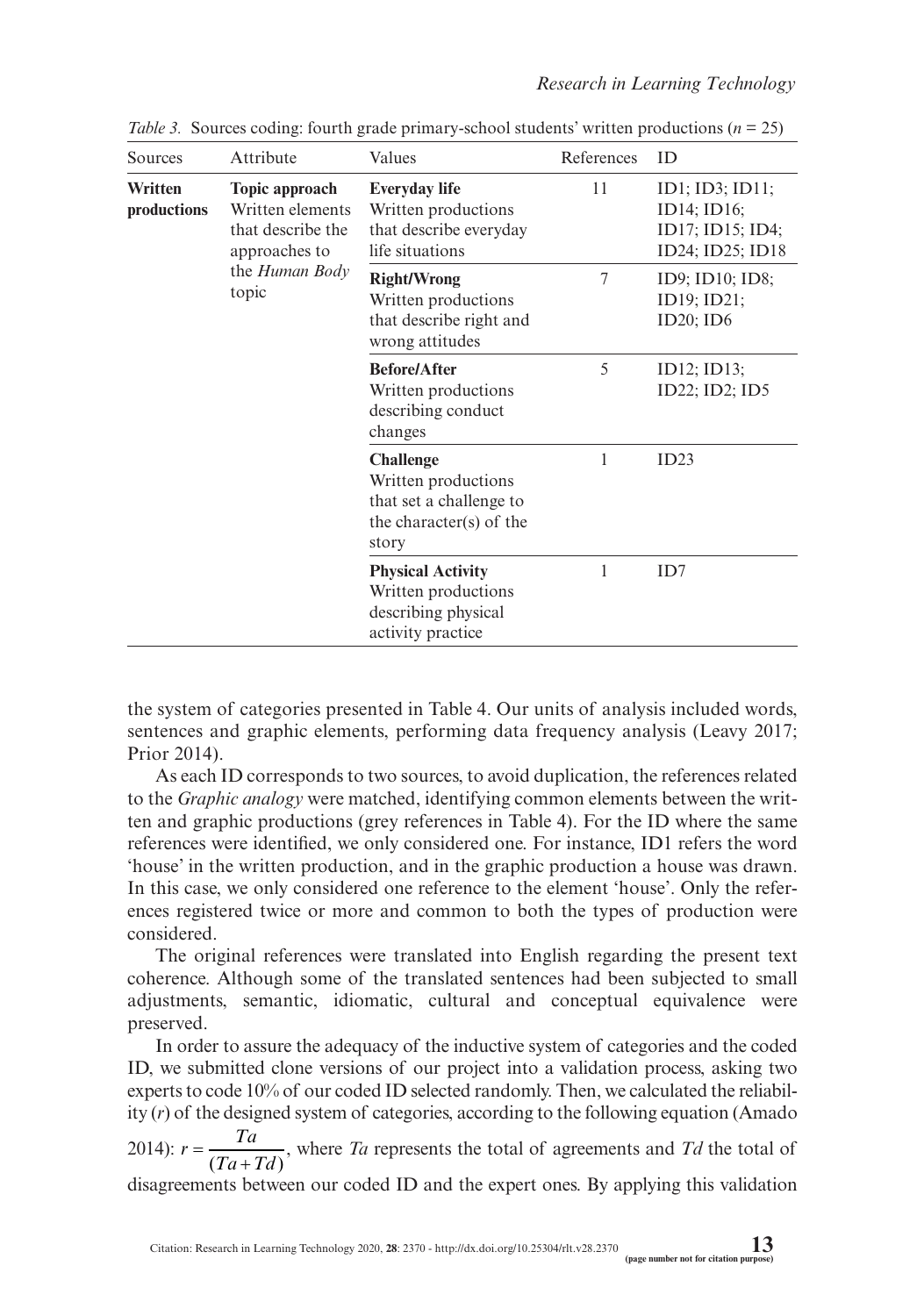| Sources                | Categories                                                                     |                                     | Subcategories                                                                                                   | References      | Units of analysis (examples)                                                                                                                                                                                                                                              |
|------------------------|--------------------------------------------------------------------------------|-------------------------------------|-----------------------------------------------------------------------------------------------------------------|-----------------|---------------------------------------------------------------------------------------------------------------------------------------------------------------------------------------------------------------------------------------------------------------------------|
| productions<br>Written | related to the Human<br>Written elements<br>Didactic Analogy<br>Body subtopics | Human Body<br>subtopics<br>Subtopic | Written elements related to<br>the Healthy Eating theme<br><b>Healthy Eating</b>                                | 25              | ter mais cuidado a cozinhar: não devemos pôr<br>do not use too much sugar or salt [deventos<br>"when cooking we should be more careful:<br>muito açúcar nem sal]" (ID5)                                                                                                   |
|                        |                                                                                |                                     | Written elements related to<br>the Physical Activity theme<br>Physical Activity                                 | $\Omega$        | "practice physical exercise to grow strong<br>and healthy [fazer exercicio físico para<br>crescermos fortes e saudaveis]" (ID4)                                                                                                                                           |
|                        |                                                                                |                                     | Organic Agriculture/Eating<br>to the Organic Agriculturel<br>Written elements related<br>Eating theme           | $\overline{19}$ | "Organic agriculture is very healthy because<br>biológica é muito saudável porque as pessoas<br>comem alimentos que não têm contacto com<br>health-damaging products [A agricultura<br>people eat food that do not contact with<br>produtos prejudiciais à saúde]" (ID17) |
|                        |                                                                                |                                     | the <i>Agriculture/Eating</i> theme<br>Written elements related to<br><b>Sustainable Agriculture/</b><br>Eating | 4               | "I will work in agriculture to have a healthy<br>agricultura para termos uma alimentação<br>and sustainable diet [eu vou trabalhar na<br>saudável e sustentável]" (ID7)                                                                                                   |
|                        |                                                                                |                                     | Written elements related to<br>the Obesity theme<br>Obesity                                                     | 4               | desempenharse menos nos desportos]' (ID2)<br>the began to get overweight and having<br>ficar com demasiado excesso de peso e a<br>a less perform in sports [ele começou a                                                                                                 |
|                        |                                                                                |                                     | Written elements related to<br>the Diabetes theme<br><b>Diabetes</b>                                            |                 | problemas de obesidade e diabetes em número<br>"One day he was overweight and had high<br>level of diabets [Um dia ele estava com<br>$alto$ <sup>"</sup> (ID13)                                                                                                           |

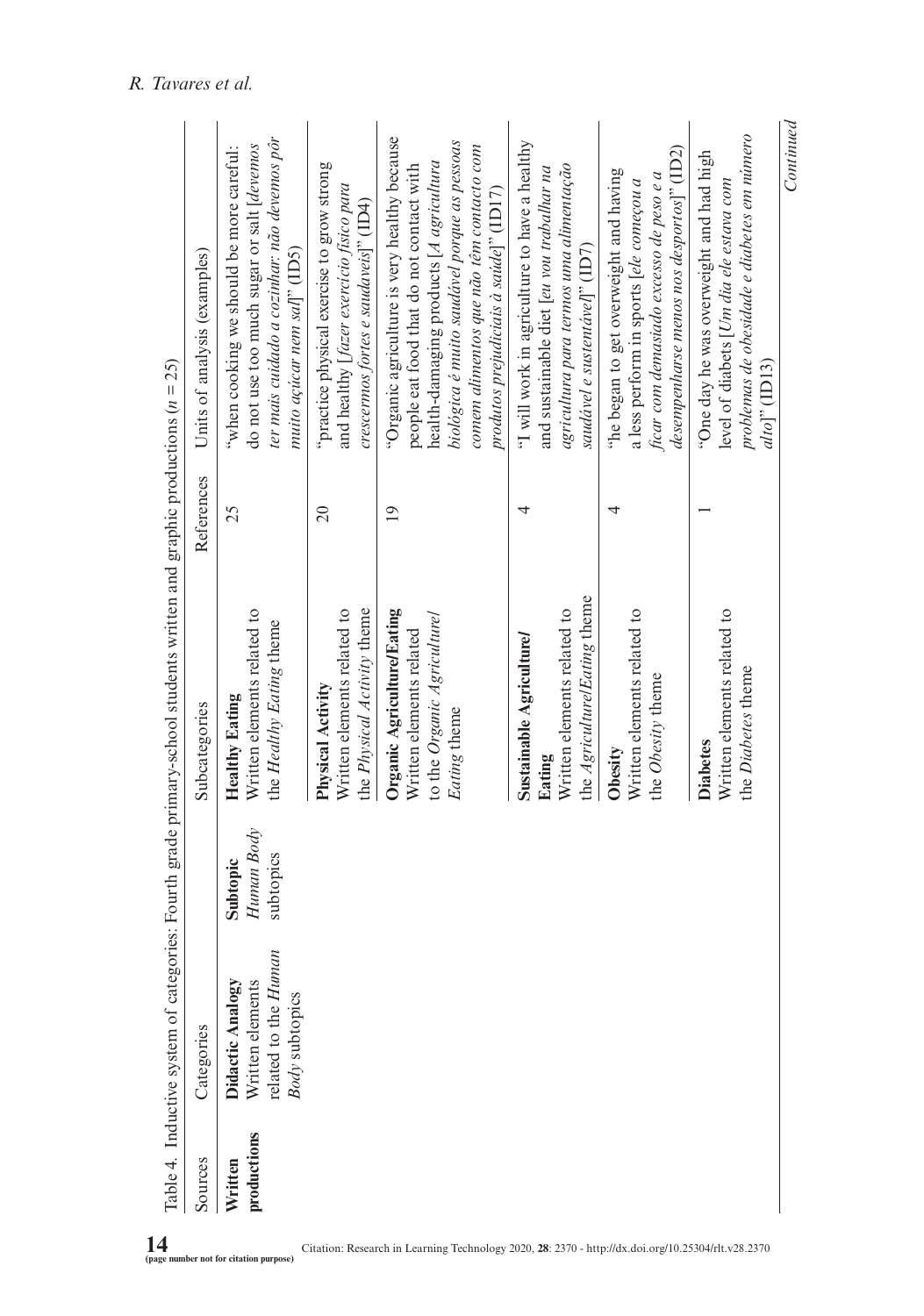| Table 4. Continued     |                                                                                                                                                            |                                                                                                                                                          |                |                                                                                                                              |
|------------------------|------------------------------------------------------------------------------------------------------------------------------------------------------------|----------------------------------------------------------------------------------------------------------------------------------------------------------|----------------|------------------------------------------------------------------------------------------------------------------------------|
| Source                 | Categories                                                                                                                                                 | Subcategories                                                                                                                                            | References     | United of analysis (example of<br>the most referenced)                                                                       |
| productions<br>Written | main characters and the possible<br>app and of the integrated digital<br>Written elements related to the<br>graphic environments of the<br>Graphic Analogy | graphic environments of the app and<br>Written elements related to possible<br>of the integrated digital educational<br>Graphic environments<br>contents | $\overline{2}$ | Kitchen garden (ID3; ID9;<br>House (IDI; ID21;<br>ID10; ID12)<br>ID23; ID25)                                                 |
|                        | educational contents                                                                                                                                       | integrated digital educational contents<br>Written elements related to possible<br>characters of the app and of the<br>Characters                        | 53             | Mother (ID1; ID2; ID7; ID10;<br>Boy (ID3; ID6; ID7; ID14;<br>ID16; ID21; ID24; ID25)<br>ID18;ID24)                           |
| productions<br>Graphic | main characters and the possible<br>Graphic elements related to the<br>graphic environments of the<br>Graphic Analogy                                      | the integrated digital education contents<br>graphic environments of the app and of<br>Graphic elements related to possible<br>Graphic environments      | $\overline{4}$ | House $(D1; D11)$                                                                                                            |
|                        | app and of the integrated digital<br>educational contents                                                                                                  | integrated digital educational contents<br>Graphic elements related to possible<br>characters of the app and of the<br>Characters                        | $\frac{8}{2}$  | $\text{Boy}$ (ID1; ID2; ID3; ID6; ID7;<br>ID8; ID10; ID13; ID18; ID20;<br>Girl (ID1; ID3; ID5; ID11;<br>ID21; ID25;)<br>ID18 |

*Research in Learning Technology*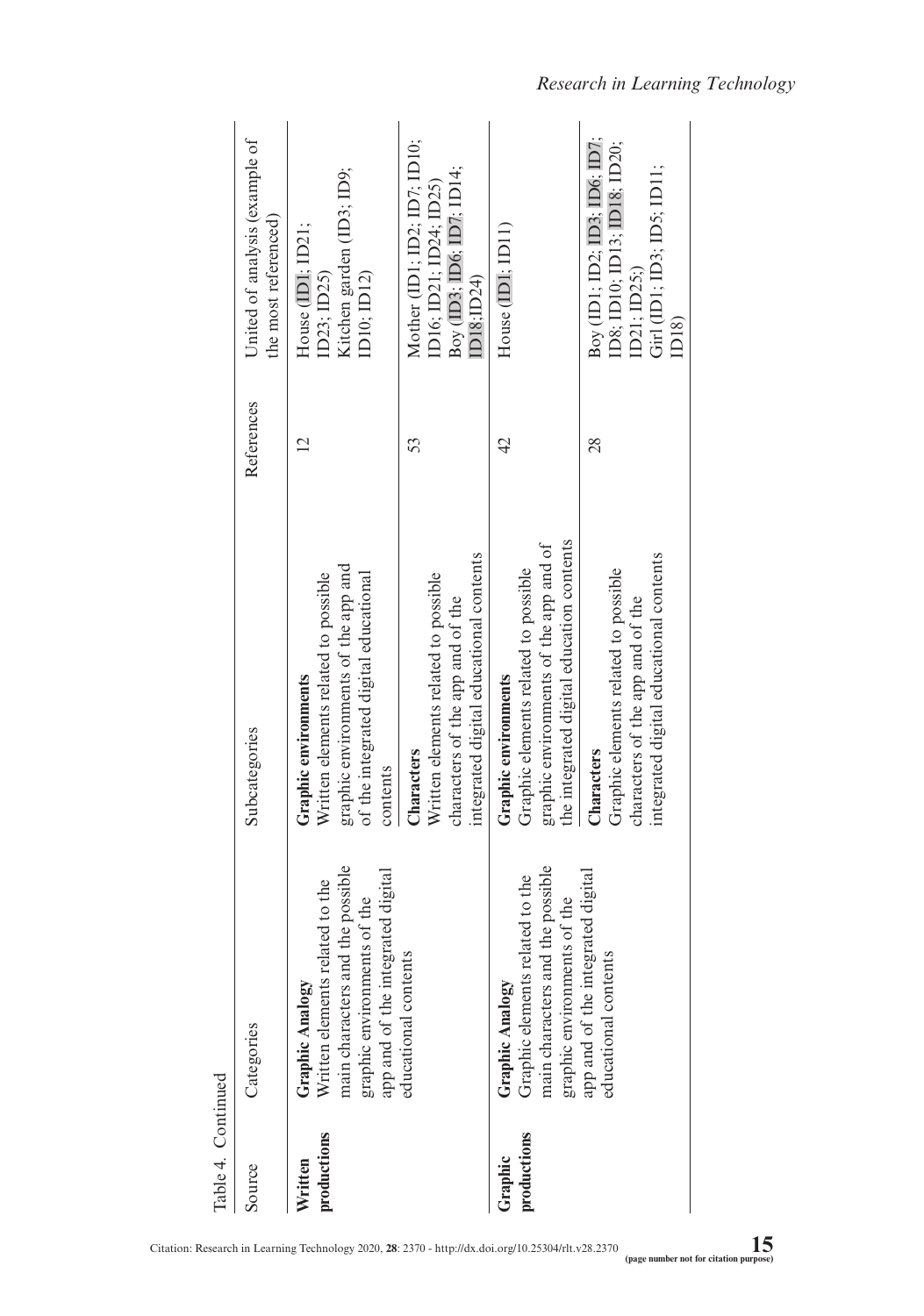approach, we verified the reliability of the designed system of categories  $(r = 0.91)$ . As a result of the sources exploratory analysis, we defined two main categories:

- − *Didactic Analogy*: elements related to the *Human Body* subtopics. This category was applied only to the analysis of the written productions.
- − *Graphic Analogy*: elements related to the main characters and the possible graphic environments of the app and of the mobile app's digital educational contents. This category was applied to both the analysis of the written and graphic productions.

In the *Didactic Analogy*, we defined the subcategory *Subtopic*: *Healthy Eating*, *Physical Activity*, *Organic Agriculture/Eating*, *Sustainable Agriculture/Eating*, *Obesity* and *Diabetes*. In the *Graphic Analogy*, we defined the subcategories: *Graphic environments* and *Characters*. Analysing the sources, we could validate (2) the subtopics to focus on the digital educational contents: *Healthy Eating* (25 references), *Physical Activity* (20 references) and *Organic Agriculture/Eating* (19 references). The analysis also allowed us to deduce the following:

- − (3) The main characters: a boy (14 references) and a girl (5 references). As a secondary character, we will consider the mother (8 references).
- − (4) The possible graphic environments: the characters house (5 references) and the kitchen garden (4 references).

Finally, we analysed the most frequent words used in the written productions – see Table 5. For that, we excluded discursive connectors (e.g. 'and', 'or', 'that', 'if', 'to', 'ie' and 'this is') and only considered words and short sentences with at least 10 references.

The analysis allowed us to deduce that the most frequent words and short sentences used by the students in the written productions were *eat* (39 references), *healthy* (38 references), *food* (36 references) and *eating* (35 references).

| Words/Shorts sentences  | References |
|-------------------------|------------|
| Eat                     | 39         |
| Healthy                 | 38         |
| Food                    | 36         |
| Eating                  | 35         |
| Physical activity       | 28         |
| Agriculture             | 27         |
| Boy                     | 26         |
| House                   | 21         |
| Balanced diet           | 20         |
| Sustainable agriculture | 19         |
| Cook                    | 19         |
| Healthy food            | 16         |
| Organic agriculture     | 11         |
| Organic food            | 10         |
| Kitchen garden          | 10         |

Table 5. Frequent words and short sentences: fourth grade primary-school students' written productions ( $n = 25$ ).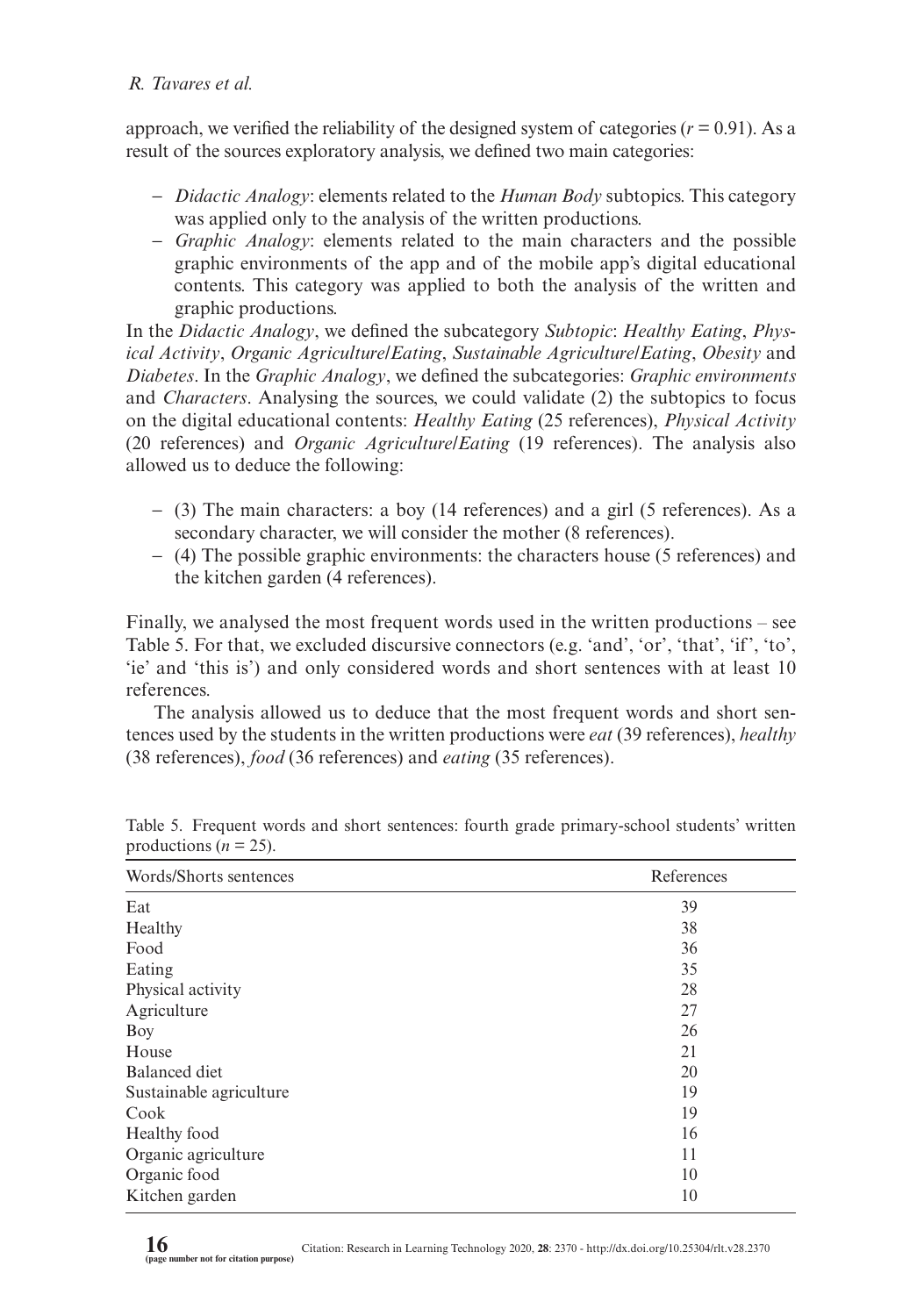Data analysis allowed us to deduce the following mobile app concept: *The mobile app digital educational contents will be a set of stories related to daily situations and describing right and wrong attitudes related to the Human Body topic and the Healthy Eating*, *Physical Activity* and *Organic Agriculture/Eating subtopics. The digital educational contents, especially the animations, games and simulations, will be designed around aspects, such as eat*, *healthy*, *food* and *eating*. *The mobile app and the digital educational content stories will have as main characters a boy and a girl and will take place mainly at the house and the kitchen garden of the characters.*

### **Conclusion**

From this study, we intended to share with other educational researchers an approach that can be used to support the development of educational mobile apps grounded on future end-users' perceptions, ideas and needs. By sharing some examples of how the proposed framework was applied in our project and it impacts, we aimed to demonstrate its operationalisation and the real impact of its usage.

Our focus was on (1) the research products, namely, the technological educational solution (the mobile app), and (2) the theory that derives from its development, which can be used to understand and support learning (Cf. Tavares, Vieira, and Pedro 2017); the study aims to contribute to a renewed understanding of how to apply the *Educational Design Research* approach and to underline the importance of this approach in the educational field.

Data analysis and its impact description aimed to share the foundations of our research, revealing how the end-user's participation was crucial to improving the innovative nature of the mobile app and its effectiveness and relevance, relating to our intention to promote students' positive attitudes towards the human body, healthy eating and physical activity through the mobile app concept.

Students' participation also allowed us to ground our research in reliable design principles and to bring educational research closer to the classroom practices. By adopting a participatory and user-centred design, we were able to simultaneously confront and ground our initial idea on the mobile app concept. For this reason, we support the idea that our framework can represent an opportunity to a new means of improving the range of outputs of *Educational* (*Design*) *Research*.

Our framework can also represent an opportunity for (educational) researchers and developers, in both the academia and industrial contexts, to develop educational mobile apps in a collaborative way, benefitting from the inputs of different stakeholders, namely, the educational solutions' end-users. Furthermore, this framework can contribute to deepen participatory and user-centred approaches in educational research. Because our framework is quite flexible and comprehensive, we believe that it can be used in the development of other technological educational solutions.

#### **Statements on open data, ethics and conflict of interest**

The anonymised written and graphic productions are available open access on *FigShare*® (Tavares, Vieira, and Pedro 2019a). This study meets the necessary ethical requirements and does not include activities or results that pose safety problems for the participants. All data were treated confidentially, and the participants were treated anonymously in this study. The authors declare that there is no conflict of interest in the reported research.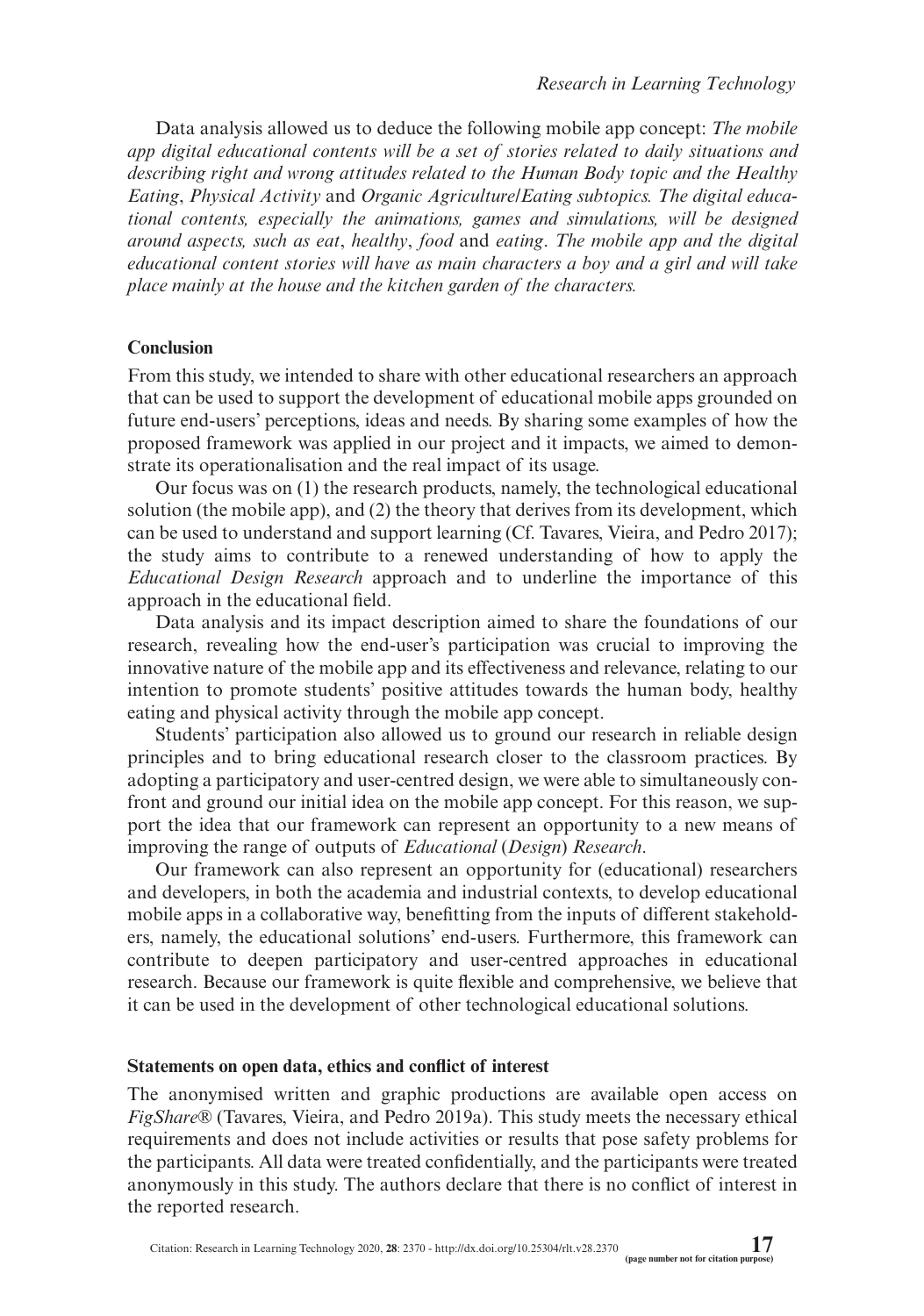### **References**

- Allen, M. (2007) *Designing Successful e-Learning: Forget What You Know About Instructional Design and Do Something Interesting*, John Wiley & Sons, Inc., Hoboken, NJ.
- Amado, J. (2014) *Manual de investigação qualitativa em educação (Handbook of Qualitative Research in Education)*, 2nd edn, Imprensa da Universidade de Coimbra, Coimbra. doi: [10.14195/978-989-26-0879-2](http://dx.doi.org/10.14195/978-989-26-0879-2)
- Amiel, T. & Reeves, T. (2008) 'Design-based research and educational technology: rethinking technology and the research agenda', *Educational Technology & Society*, vol. 11, no. 4, pp. 29–40, [online] Available at:<www.jstor.org/stable/jeductechsoci.11.4.29>
- Anastasi, A. (1976) *Psychological Testing*, 4th edn, MacMillan, New York, NY.
- Anderson, T. & Shattuck, J. (2012) 'Design-based research: a decade of progress in education research?', *Educational Researcher*, vol. 41, no. 1, pp. 16–25. doi: [10.3102/](http://dx.doi.org/10.3102/0013189X11428813 ) [0013189X11428813](http://dx.doi.org/10.3102/0013189X11428813 )
- Barab, S. & Squire, K. (2004) 'Design-based research: putting a stake in the ground', *The Journal of the Learning Sciences*, vol. 13, no. 1, pp. 1–14. doi: [10.1207/s15327809jls1301\\_1](http://dx.doi.org/10.1207/s15327809jls1301_1)
- Beck, K. (2000) *Extreme Programming Explained: Embrace Change*, Addison-Wesley Longman Publishing Co., Boston, MA.
- Ben-Zahia, M. & Jaluta, I. (2014) 'Criteria for selecting Software development models', in *Global Summit on Computer & Information Technology*, Institute of Electrical and Electronics Engineers (IEEE), Sousse, pp. 1–6. doi: [10.1109/GSCIT.2014.6970099](http://dx.doi.org/10.1109/GSCIT.2014.6970099)
- Bichelmeyer, B. (2005) '"The ADDIE model" a metaphor for the lack of clarity in the field of IDT', in *AECT 2004 IDT Futures Group Presentations,* eds E. Boling, IDT Record, Indiana, pp. 1–7, [online] Available at: [http://www.unco.edu/CETL/sir/clt/documents/](http://www.unco.edu/CETL/sir/clt/documents/IDTf_Bic.pdf) [IDTf\\_Bic.pdf](http://www.unco.edu/CETL/sir/clt/documents/IDTf_Bic.pdf)
- Bodily, R., Leary, H. & West, R. E. (2019) 'Research trends in instructional design and technology journals', *British Journal of Educational Technology*, vol. 50, no. 1, pp. 64–79. doi: [10.1111/bjet.12712](http://dx.doi.org/10.1111/bjet.12712)
- Boehm, B. & Turner, R. (2003) 'Observations on balancing discipline and agility', *Proceedings of the Agile Development Conference, 2003*, Institute of Electrical and Electronics Engineers (IEEE), Salt Lake City, UT, pp. 32–39. doi: [10.1109/ADC.2003.1231450](http://dx.doi.org/10.1109/ADC.2003.1231450)
- Boyle, T. (2002) 'Towards a theoretical base for educational multimedia design', *Journal of Interactive Media in Education*, vol. 2, pp. 1–16, [online] Available at: [www-jime.open.](www-jime.open.ac.uk/2002/2) [ac.uk/2002/2.](www-jime.open.ac.uk/2002/2) doi: [10.5334/2002-2](http://dx.doi.org/10.5334/2002-2)
- Branch, R. & Kopcha, T. (2014) 'Instructional design models', in *Handbook of Research on Educational Communications and Technology*, 4th edn, eds J. Spector, *et al*., Springer Science+Business Media, New York, NY, pp. 77–97. doi: [10.1007/978-1-4614-3185-5](http://dx.doi.org/10.1007/978-1-4614-3185-5)
- Brown, A. & Green, T. (2016) *The Essentials of Instructional Design: Connecting Fundamental Principles with Process and Practice*, 3rd edn, Taylor & Francis, New York, NY.
- Chen, I. (2011) 'Instructional design methodologies', in *Instructional Design: Concepts, Methodologies, Tools, and Applications*, eds Information Resources Management Association, IGI Global, London, pp. 80–94.
- Costa, F. (2013) 'Designing educational multimedia resources', in *Media in Education,* eds A. Moreira, O. Benavides & A. J. Mendes, Springer, New York, NY, pp. 29–40. doi: [10.1007/978-1-4614-3175-6\\_3](http://dx.doi.org/10.1007/978-1-4614-3175-6_3)
- Creswell, J. W. & Creswell, J. D. (2018) *Research Design: Qualitative, Quantitative, and Mixed Methods Approaches*, 5th edn, Sage Publications, Los Angeles, CA.
- de Villiers, R. & Harpur, P. (2013) 'Design-based research the educational technology variant of design research: illustrated by the design of an m-learning environment', *Proceedings of the South African Institute for Computer Scientists and Information Technologists Conference on – SAICSIT '13*, Association for Computing Machinery (ACM), East London, South Africa, pp. 252–261. doi: [10.1145/2513456.2513471](http://dx.doi.org/10.1145/2513456.2513471)
- Denzin, N. & Lincoln, Y. (2003) *Collecting and Interpreting Qualitative Materials*, Sage Publications, Thousand Oaks, CA.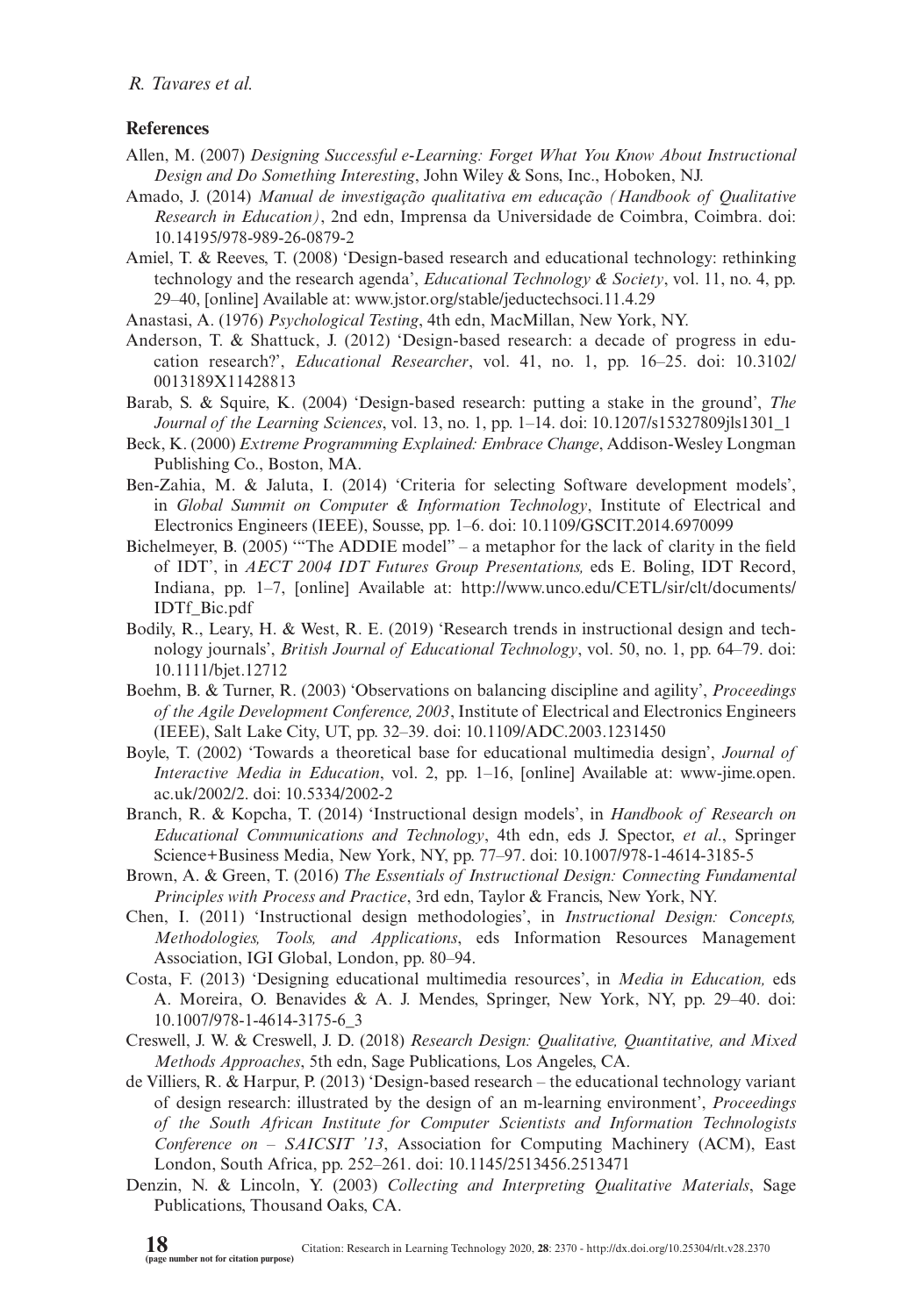- DGS (Directorate-General of Health of Portugal). (2017) *Programas de Saúde Prioritários (Priority Health Programs)*, Portuguese Government, Portuguese National Health Service & Directorate-General of Health of Portugal, Lisbon, [online] Available at: [https://www.](https://www.sns.gov.pt/wp-content/uploads/2017/07/DGS_PP_MetasSaude2020.pdf) [sns.gov.pt/wp-content/uploads/2017/07/DGS\\_PP\\_MetasSaude2020.pdf](https://www.sns.gov.pt/wp-content/uploads/2017/07/DGS_PP_MetasSaude2020.pdf)
- Guilford, J. & Fruchter, B. (1973) *Fundamental Statistics in Psychology and Education*, 5th edn, McGraw-Hill, New York, NY.
- Hamzah, A. (2018) 'The role of participatory design in mobile application development', *IOP Conference Series: Materials Science and Engineering 325 012011*, IOP Publishing Ltd, Yogyakarta, pp. 1–5. doi: [10.1088/1757-899X/325/1/012011](http://dx.doi.org/10.1088/1757-899X/325/1/012011)
- Hartson, R. & Pyla, P. (2019) *The UX Book: Agile UX Design for a Quality User Experience*, 2nd edn, Morgan Kaufmann, Cambridge.
- Hinostroza, J. & Mellar, H. (2001) 'Pedagogy embedded in educational software design: report of a case study', *Computers & Education*, vol. 37, pp. 27–40, [online] Available at: <http://www.sciencedirect.com/science/article/pii/S036013150100032X>. doi: [10.1016/S0360-1315\(01\)00032-X](http://dx.doi.org/10.1016/S0360-1315(01)00032-X)
- International Organization for Standardization. (2010) *Ergonomics of Human System Interaction – Part 210: Human-Centred Design for Interactive Systems*, ISO, Geneva.
- Johnson, J. & Henderson, A. (2002) 'Conceptual Models: begin by designing what to design', *Interactions*, 9(1), pp. 25–32, [online] Available at: [http://dl.acm.org/citation.cfm?id=503366.](http://dl.acm.org/citation.cfm?id=503366) doi: [10.1145/503355.503366](http://dx.doi.org/10.1145/503355.503366)
- Keates, S., Trewin, S. & Elliott, J. (2006) 'Including users with motor impairments in Design', in *Encyclopedia of Human Computer Interaction,* ed C. Ghaoui, Idea Group, Hershey, PA, pp. 317–323.
- Kucirkova, N. (2017) 'iRPD a framework for guiding design-based research for iPad apps', *British Journal of Educational Technology*, vol. 48, no. 2, pp. 598–610. doi: [10.1111/bjet.12389](http://dx.doi.org/10.1111/bjet.12389)
- Laubheimer, P. (2016) *Wireflows: A UX Deliverable for Workflows and Apps*, *Nielsen Norman Group*, [online] Available at: <https://www.nngroup.com/articles/wireflows/>
- Leavy, P. (2017) 'Chapter 5: qualitative research design', in *Research Design: Quantitative, Qualitative, Mixed Methods, Arts-Based, and Community-Based Participatory Research Approaches*, ed P. Leavy, The Guilford Press, New York, NY, pp. 124–163.
- Majgaard, G., Misfeldt, M. & Nielsen, J. (2011) 'How design-based research and action research contribute to the development of a new design for learning', *Designs for Learning*, vol. 4, no. 2, pp. 8–27. doi: [10.16993/dfl.38](http://dx.doi.org/10.16993/dfl.38)
- Martins, I., *et al.* (2007) *Colecção Ensino Experimental das Ciências: Educação em Ciências e Ensino Experimental – Formação de Professores (Experimental Science Education Collection: Science Education and Experimental Teaching – Teacher Training)*, Ministério da Educação e Ciência – Direcção-Geral de Inovação e de Desenvolvimento Curricular, Lisboa, [online] Available at:<http://www.dge.mec.pt/guioes-didaticos-eb>
- Matković, P. & Tumbas, P. (2010) 'A comparative overview of the evolution of software development models', *International Journal of Industrial Engineering and Management*, vol. 1, no. 4, pp. 163–172, [online] Available at: [http://www.iim.ftn.uns.ac.rs/casopis/volume1/](http://www.iim.ftn.uns.ac.rs/casopis/volume1/ijiem_vol1_no4_4.pdf) [ijiem\\_vol1\\_no4\\_4.pdf](http://www.iim.ftn.uns.ac.rs/casopis/volume1/ijiem_vol1_no4_4.pdf)
- Mayring, P. (2000) 'Qualitative content analysis', *Forum Qualitative Sozialforschung/Forum: Qualitative Social Research,* vol. 1, no. 2, [online] Available at: [http://nbn-resolving.de/](http://nbn-resolving.de/urn:nbn:de:0114-fqs0002204) [urn:nbn:de:0114-fqs0002204](http://nbn-resolving.de/urn:nbn:de:0114-fqs0002204)
- McKenney, S. & Reeves, T. (2012) *Conducting Educational Design Research*, Routledge, New York, NY.
- McKenney, S. & Reeves, T. (2013) 'Systematic review of design-based research progress: is a little knowledge a dangerous thing?', *Educational Researcher*, vol. 42, no. 2, pp. 97–100. doi: [10.3102/0013189X12463781](http://dx.doi.org/10.3102/0013189X12463781)
- McKenney, S. & Reeves, T. (2015) 'Educational design and construction: processes and technologies', in *The Future of Ubiquitous Learning,* eds B. Gros & M. M. Kinshuk, Springer, Berlin, pp. 131–151. doi: [10.1007/978-3-662-47724-3\\_8](http://dx.doi.org/10.1007/978-3-662-47724-3_8)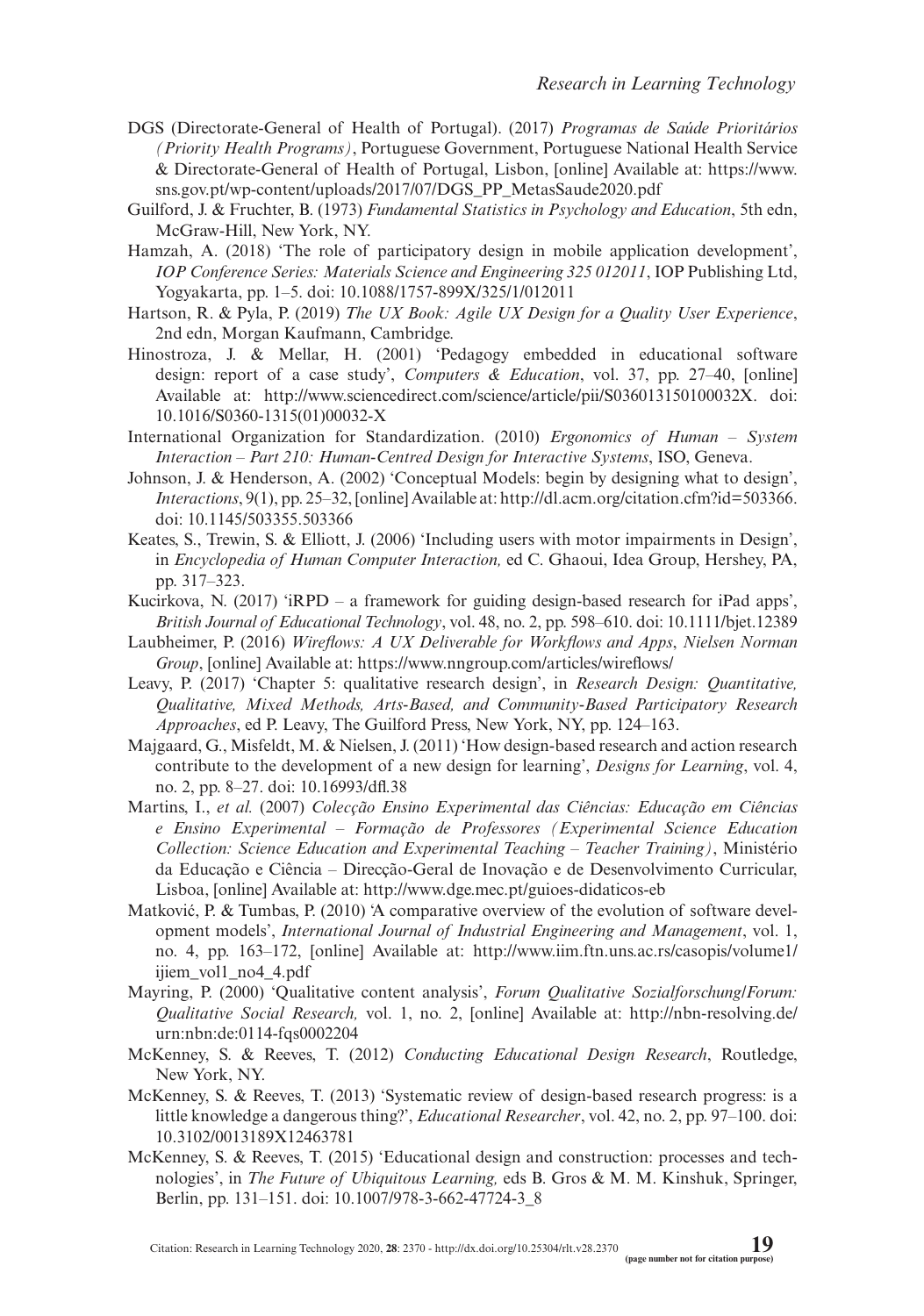- Mirri, S., Roccetti, M. & Salomoni, P. (2018) 'Collaborative design of software applications: the role of users', *Human-Centric Computing and Information Sciences*, vol. 8, no. 6, pp. 1–20. doi: [10.1186/s13673-018-0129-6](http://dx.doi.org/10.1186/s13673-018-0129-6)
- Molenda, M. (2003) 'In search of the elusive ADDIE model', *Performance Improvement*, vol. 42, no. 5, pp. 34–36. doi: [10.1002/pfi.4930420508](http://dx.doi.org/10.1002/pfi.4930420508)
- Munassar, N. & Govardhan, A. (2010) 'A comparison between five models of software engineering', *IJCSI International Journal of Computer Science Issues*, vol. 7, no. 5, pp. 94–101, [online] Available at: [http://www.ijcsi.org/articles/A-Comparison-Between-Five-Models-](http://www.ijcsi.org/articles/A-Comparison-Between-Five-Models-Of-Software-Engineering.php)[Of-Software-Engineering.php](http://www.ijcsi.org/articles/A-Comparison-Between-Five-Models-Of-Software-Engineering.php)
- Norman, D. A. (2013) *The Design of Everyday Things*, Revised an., Basic Books, New York, NY.
- Nunnaly, J. & Bernstein, I. (1994) *Psichometric Theory*, 3rd edn, McGraw-Hill, New York, NY.
- Office of Information Services. (2008) 'Selecting a development approach', [online] Available at: [https://www.cms.gov/research-statistics-data-and-systems/cms-information-technology/](https://www.cms.gov/research-statistics-data-and-systems/cms-information-technology/xlc/downloads/selectingdevelopmentapproach.pdf) [xlc/downloads/selectingdevelopmentapproach.pdf](https://www.cms.gov/research-statistics-data-and-systems/cms-information-technology/xlc/downloads/selectingdevelopmentapproach.pdf)
- Ørngreen, R. (2015) 'Reflections on design-based research: in online educational and competence development projects', in *Human Work Interaction Design, Work Analysis and Interaction Design Methods for Pervasive and Smart Workplaces*, eds J. Nocera, *et al*., Springer International Publishing, Switzerland, pp. 20–38. doi: [10.1007/978-3-319-27048-7\\_2](http://dx.doi.org/10.1007/978-3-319-27048-7_2)
- Plomp, T. (2013) 'Educational design research: an introduction', in *Educational Design Research*, eds T. Plomp & N. Nieveen, SLO – Netherlands Institute for Curriculum Development, Enschede, 2nd edn, pp. 10–51.
- Prior, L. (2014) 'Content analysis', in *The Oxford Handbook of Qualitative Research,* ed P. Leavy, Oxford University Press, Oxford, pp. 359–379.
- Reimann, P. (2011) 'Design-based research', in *Methodological Choice and Design: Scholarship, Policy and Practice in Social and Educational Research,* eds L. Markauskaite, P. Freebody & J. Irwin, Springer Science+Business Media B.V., London, pp. 37–50. doi: [10.1007/978-90-481-8933-5](http://dx.doi.org/10.1007/978-90-481-8933-5)
- Richardson, L. (2003) 'Writing: a methodology of inquiry', in *Collecting and Interpreting Qualitative Materials,* eds N. Denzin & Y. Lincoln, Sage Publications, Thousand Oaks, CA, pp. 499–541.
- Rito, A., Silva, A. & Breda, J. (2016) 'MUNSI PROGRAMME Integrated municipal programme for monitoring and addressing overweight and obesity in primary school children', in *Health by Numbers Portugal – Directorate-General of Health Scientific Journal Proceedings of the 1st Portuguese National Public Health Congress,* eds P. J. Nogueira, *et al*., Directorate-General of Health, Lisboa, p. 46, [online] Available at: [https://www.dgs.pt/](https://www.dgs.pt/documentos-e-publicacoes/portugal-health-by-numbers-special-issue-december-2016.aspx) [documentos-e-publicacoes/portugal-health-by-numbers-special-issue-december-2016.aspx](https://www.dgs.pt/documentos-e-publicacoes/portugal-health-by-numbers-special-issue-december-2016.aspx)
- Ritter, F., Baxter, G. & Churchill, E. (2014) *Foundations for Designing User-Centered Systems*, Springer-Verlag, London.
- Robertson, T. & Simonsen, J. (2012) 'Challenges and opportunities in contemporary participatory design', *Design Issues*, vol. 28, no. 3, pp. 3–9. doi: [10.1162/DESI\\_a\\_00157](http://dx.doi.org/10.1162/DESI_a_00157)
- Ruparelia, N. & Hewlett-Packard Enterprise Services. (2010) 'Software development lifecycle models', *ACM SIGSOFT Software Engineering Notes*, vol. 35, no. 3, pp. 8–13. doi: [10.1145/1764810.1764814](http://dx.doi.org/10.1145/1764810.1764814)
- Seel, N. M., *et al.* (2017) 'Chapter 1: what is instructional design?', in *Instructional Design for Learning: Theoretical Foundations*, eds N. Seel, T. Lehmann, P. Blumschein & O. Podolskiy, Sense Publishers, Rotterdam, pp. 1–17.
- Shing, S. & Yuan, B. (2016) 'Apps developed by academics', *Journal of Education and Practice*, vol. 7, no. 33, pp. 1–9, [online] Available at: [https://eric.ed.gov/?q=%22](https://eric.ed.gov/?q=%22Mobile+apps+development%22&id=EJ1122634) [Mobile+apps+development%22&id=EJ1122634](https://eric.ed.gov/?q=%22Mobile+apps+development%22&id=EJ1122634)
- Simonsen, J. & Hertzum, M. (2012) 'Sustained participatory design: extending the iterative approach', *Design Issues*, vol. 28, no. 3, pp. 10–21. doi: 10.1162/DESI\_a\_00158
- Sommerville, I. (2011) *Software Engineering*, 9th edn, Pearson Education, Boston, MA.